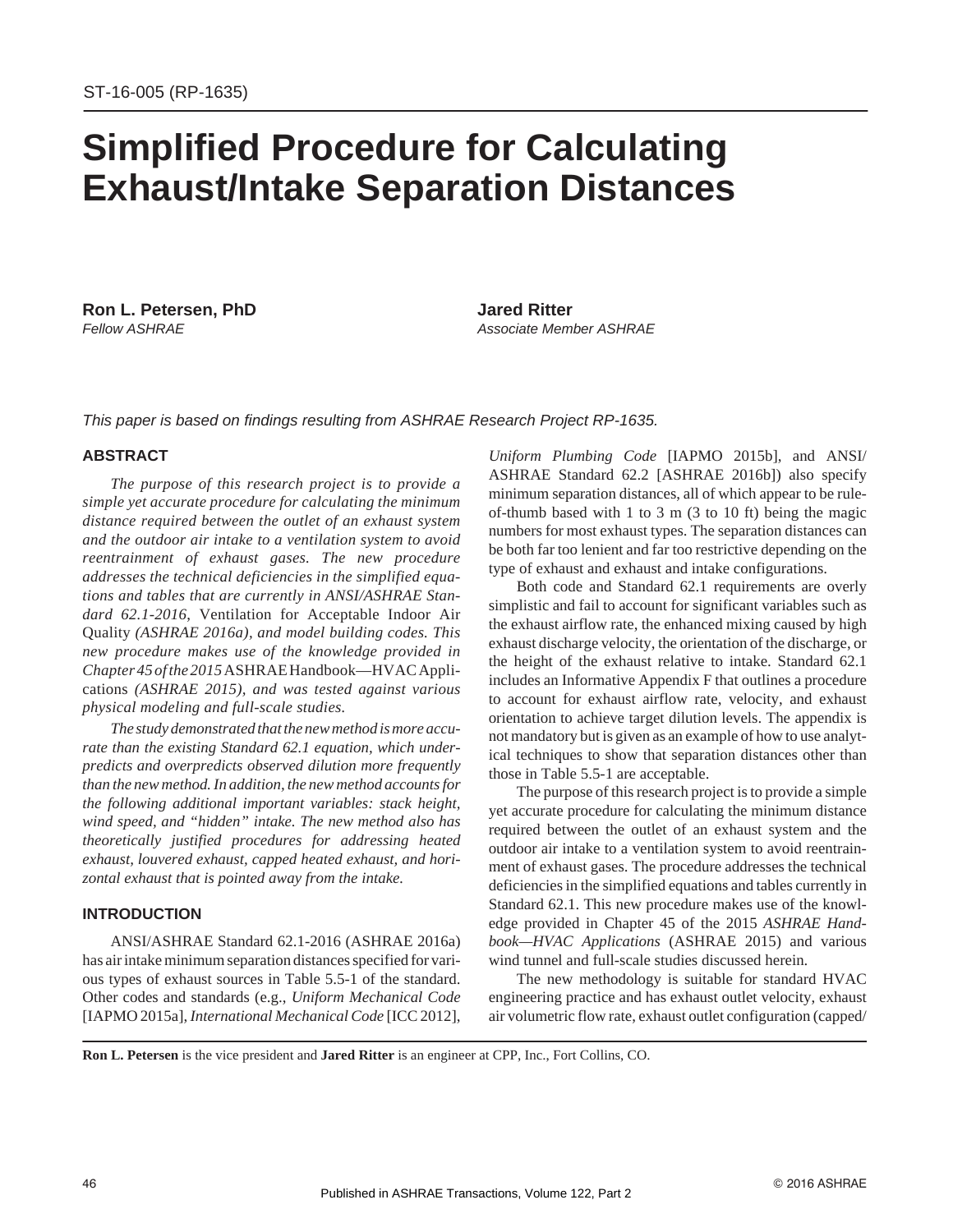uncapped and position/orientation relative to intake), desired dilution ratio, and ambient wind speed as independent variables. The current Standard 62.1 Informative Appendix F method includes some of these factors but does not include variable wind speed, stack height, plume rise effect caused by exhaust velocity, or hidden intake reduction factors. The new method discussed herein takes into account all of these variables. The new method also has theoretically justified procedures for addressing heated exhaust, louvered exhaust, capped heated exhaust, and horizontal exhaust that is pointed away from the intake.

The research started out with an objective to develop two new procedures from existing and new research with the following characteristics:

- **Procedure 1.** A general procedure suitable for standard HVAC engineering practice that has exhaust outlet velocity, exhaust air volumetric flow rate, exhaust outlet configuration (capped/uncapped/horizontal/louvered) and position (vertical separation distance), exhaust direction, desired dilution ratio, hidden intakes (building sidewall), and ambient wind speed as independent variables. Other factors, such as location relative to walls and edge of building, geometry of the exhaust discharge and inlets, etc., are reduced to fixed assumptions that are reasonable yet somewhat conservative.
- **Procedure 2.** A regulatory procedure suitable for Standard 62.1, Standard 62.2, and model building codes that has only exhaust outlet velocity, exhaust air volumetric flow rate, desired dilution ratio, and a simple way to account for orientation relative to the inlet as independent variables. All other variables are reduced to fixed assumptions that are reasonable yet conservative.

In the end, one simple procedure was developed that met the overall objectives of the study and is appropriate for the following exhaust types:

- Toilet exhaust from rain-capped vents or dome exhaust fans
- Grease and other kitchen fan exhausts
- Combustion flues and vents with either forced or natural draft discharge in horizontal or vertical direction, with and without flue caps (this includes diesel generators)
- Diesel vehicle emissions
- Building exhaust at indoor air temperature through louvered or hooded vents
- Plumbing vents
- Cooling towers

The method does not address laboratory and industrial ventilation process exhausts; large, industrial-sized combustion flues and stacks; or packaged units that have integral exhaust and intake locations.

A secondary objective of this project is to address dilution targets, a necessary parameter for calculating the separation

distance calculation. Accordingly, minimum dilution factors were reviewed and updated for various types of exhausts as appropriate, especially those with known emissions and health impacts such as combustion exhaust. The results of that research are not discussed herein but can be found in the research by Petersen et al. (2015). Table 1 provides a summary of the minimum recommended dilution factors from that research.

The following sections provide a review of the Standard 62.1 equation, discussion of databases that were used to test and compare the Standard 62.1 equation and the new equation, development of the new equation, an evaluation of the new and Standard 62.1 equations against observations, and a discussion of the new methodology.

# **EVALUATION OF EXISTING STANDARD 62.1 EQUATION**

The development of the Standard 62.1 equation can be found in Appendix N of the August 1996 Public Review Draft of ASHRAE Standard 62, which will be referred to as *62- 1989R* (ASHRAE 1996). The equation development begins with the minimum dilution equation  $D_{min}$  found in the 1993 *ASHRAE Handbook—Fundamentals*, Chapter 14 (ASHRAE 1993) and in the research by Wilson and Lamb (1994):

# **Table 1. Summary of Recommended Minimum Dilution Factors**

| <b>Exhaust Type</b>                                                                                        | <b>Minimum Dilution Factor (DF)</b> |
|------------------------------------------------------------------------------------------------------------|-------------------------------------|
| Class 1 air exhaust/relief outlet                                                                          | 5                                   |
| Class 2 air exhaust/relief outlet                                                                          | 10                                  |
| Class 3 air exhaust/relief outlet                                                                          | 50                                  |
| Class 4 air exhaust/relief outlet                                                                          | 300                                 |
| Wood-burning kitchen exhaust                                                                               | 700                                 |
| General boilers, natural gas and<br>fuel oil, based on $NO_x^*$ ppm<br>factor, $p$ in percent <sup>†</sup> | $2.8 \times p$                      |
| Garage entry, automobile<br>loading area, or drive-in queue<br>(light-duty gasoline vehicles)              | 50                                  |
| Diesel generators, diesel truck<br>loading area or dock, diesel bus<br>parking/idling area <sup>‡</sup>    | $2000 \times e$                     |
| Cooling tower exhaust<br>(based on chemicals used for<br>treatment)                                        | 10                                  |

\* NO<sub>x</sub> = nitrous oxides (NO and NO<sub>2</sub>)<br>
<sup>†</sup> If the NO<sub>x</sub> ppm is 10, *p* = 10 and DF = 28.<br>
<sup>‡</sup> a = 1, officionau of the oder filter. For axe

 $e = 1 - \text{efficiency of the odor filter.}$  For example, if the filter is 80% efficient, e = 0.2 and  $DF = 400$ .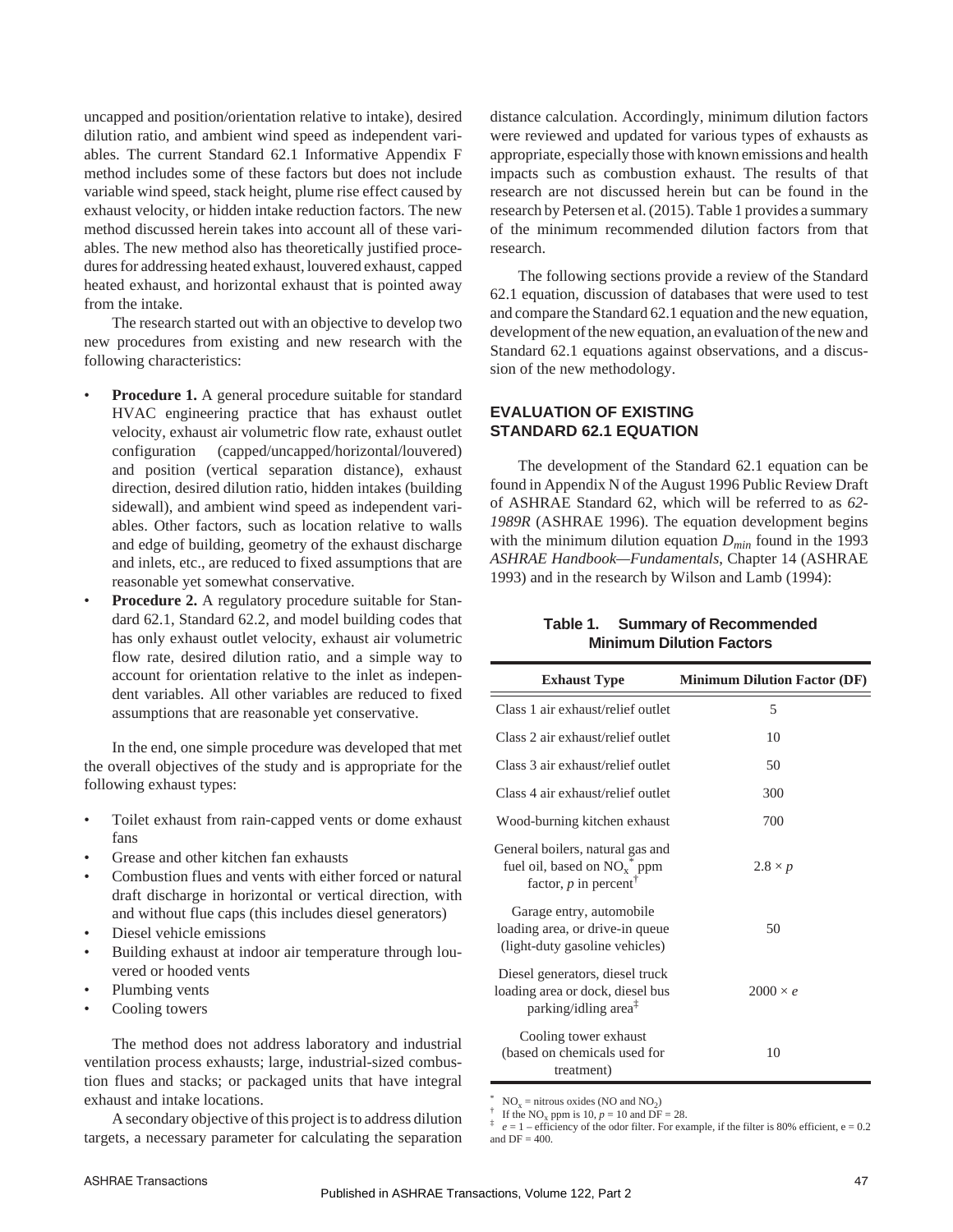$$
D_{min} = [D_o^{0.5} + D_s^{0.5}]^2 \tag{1}
$$

$$
D_o = 1 + C_1 \beta \left(\frac{V_e}{U_H}\right)^2 \tag{2}
$$

$$
D_s = \beta_1 \left( \frac{s^2 U_H}{Q_e} \right) \tag{3}
$$

where

 $D_{\alpha}$  = initial jet dilution

- $D_s$  = dilution that occurs versus separation distance
- *s* = "stretched string" distance measured along a trajectory

 $U_H$  = wind speed at the roof level

 $V_e$  = discharge velocity

 $Q_e$  = volume flow rate

 $\beta$  = factor that relates the nature of discharge outlet;  $\beta$ equals 1 for the vertical discharge and 0 for a capped (or downward) discharge

62-1989R states that  $C_1$  ranges from 1.6 to 7 and  $\beta_1$  ranges from 0.0625 to 0.25 ( $C_2$  in 62-1989R).

The minimum separation distance is defined as the shortest "stretched string" distance from the closest point of the outlet opening to the closest point of the outdoor air intake opening or operable window, skylight, or door opening along a trajectory as if a string were stretched between them.

To develop the Standard 62.1 equation, Equations 1, 2, and 3 were first rearranged to solve for *s* (*L* in the Standard 62.1 equation), which results in

$$
s = \left[\frac{Q_e}{\beta_1 U_H}\right]^{0.5} \left[D^{0.5} - \left(1 + C_1 \beta \left(\frac{V_e}{U_H}\right)^2\right)^{0.5}\right] \tag{4}
$$

The equation is then simplified by assuming (ASHRAE 1996) the following:

- The 1 term is insignificant
- $V_e = 0$  for capped or non-vertical stacks
- $U_H$  = 2.5 m/s (500 fpm) average wind speed
- $C_1 = 1.7$  (on the low end of the range, giving less credit for dilution due to the discharge velocity, which tends to increase the separation distance)
- $\beta_1 = 0.25$  (on the high end of the range, giving maximum credit for dilution due to separation, and tends to reduce separation distance, and is non-conservative)

Using the above assumptions, the Standard 62.1 equation then results, or

$$
s = 0.04 Q_e^{0.5} \Big[ D^{0.5} - \frac{V_e}{2} \Big] \text{ (in metres)}
$$
 (5)

$$
s = 0.09 Q_e^{0.5} \left[ D^{0.5} - \frac{V_e}{400} \right] \text{ (in feet)} \tag{6}
$$

where

 $Q_e$  = exhaust air volume, L/s (cfm)

 $D =$  dilution factor for the exhaust type of concern

 $V_e$  = exhaust air discharge velocity, m/s (fpm)

 $V_e$  is positive when the exhaust is directed away from the outdoor air intake at a direction that is greater than 45° from the direction of a line drawn from the closest exhaust point to the edge of the intake.

 $V_e$  has a negative value when the exhaust is directed toward the intake bounded by lines drawn from the closest exhaust point the edge of the intake.

 $V_e$  is set to 0 for other exhaust air directions regardless of actual velocity.  $V_e$  is also set to 0 for vents from gravity (atmospheric) fuel-fired appliances, plumbing vents, and other nonpowered exhausts, or if the exhaust discharge is covered by a cap or other device that dissipates the exhaust airstream.

For hot gas exhausts such as combustion products, an effective additional 2.5 m/s (500 fpm) upward velocity is added to the actual discharge velocity if the exhaust stream is aimed directly upward and unimpeded by devices such as flue caps or louvers.

Equation 4, from which Equations 5 and 6 were developed, has the following problems:

- The equation is only valid for flush vents and does not account for stack height or height difference between the stack and the air intake.
- Even though an exit velocity term is included, it does not adequately account for high-velocity exhaust systems. The velocity term accounts for the added dilution due to a higher exit velocity but does not account for the additional plume rise.
- The assumed value for the constant  $C_1$  (1.7), while conservative, is not supported by the research. According to Wilson and Chui (1994) and ASHRAE (1993, 1997), values of 7 and 13 are more appropriate.
- The assumed value for the constant  $\beta_1$  (0.25) is nonconservative and is not supported by the research. According to Wilson and Chui (1994) and ASHRAE (1993, 1997), values ranging from 0.04 to 0.08 are more appropriate.
- For vertical stacks, a wind speed higher than 2.5 m/s (500 fpm) may be critical because plume rise will decrease as wind speed increases, while at low wind speed the plume rise will be very large. For flush vents and capped stacks, a wind speed lower than 2.5 m/s (500 fpm) will most likely be the critical case. Speeds as low as 1 m/s (200 fpm) can occur a significant fraction of the time (Perkins 1974).
- Setting  $V_e$  equal to a negative number when the exhaust is directed away from the intake, while intuitively correct, cannot be derived from the original equation used to develop the Standard 62.1 approach.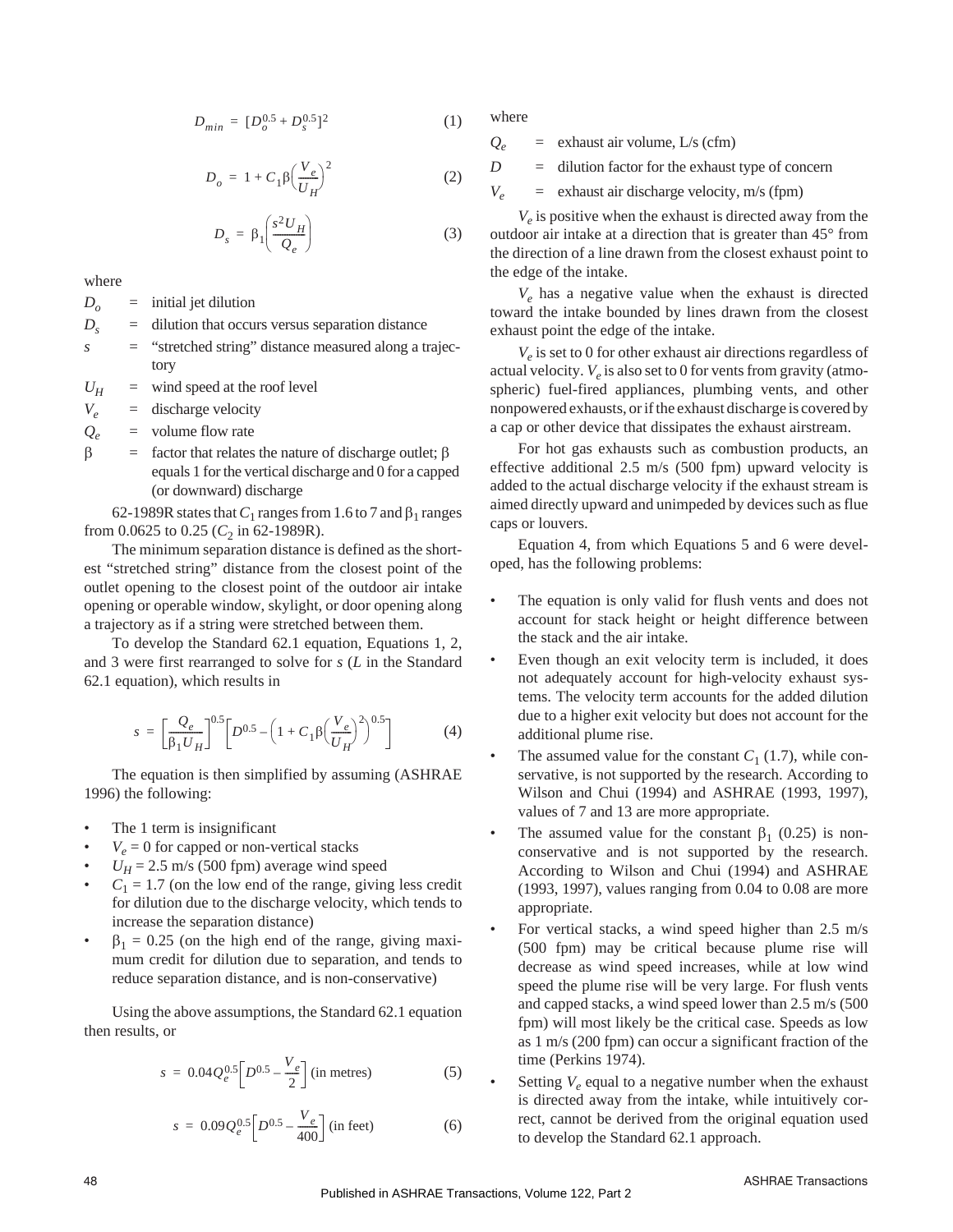To evaluate the Standard 62.1 equation, it needs to be rearranged so dilution can be predicted for comparison with the dilution values recorded in the databases discussed the "Dilution Databases" section. The rearranged equation is provided as follows:

$$
D(s) = \left(\frac{11.1s}{Q_e^{0.5}} + \frac{V_e}{400}\right)^2
$$
 (I-P) (7)

$$
D(s) = \left(\frac{25s}{Q_e^{0.5}} + \frac{V_e}{2}\right)^2
$$
 (SI) (8)

Overall, this section shows some of the problems with the current 62.1 equation and confirms the need for an improved equation.

## **DILUTION DATABASES**

In order to evaluate the existing Standard 62.1 equation and New4, existing wind tunnel and full-scale data were assembled and reviewed. Only those wind tunnel databases that meet the criteria outlined in the Environmental Protection Agency's (EPA)*Guidelinefor FluidModeling of Atmospheric Diffusion* (Snyder 1981) were used in this study. Some of the important criteria considered are as follows: a boundary-layer wind profile representative of the atmosphere was established, the approach turbulence profile was representative of the atmosphere, and Reynolds number independent flow was established.

For the relevant databases, data were entered into a Microsoft® Excel spreadsheet in a form that would expedite comparisons with Standard 62.1 Informative Appendix F equations and the new method. The following subsections discuss each database.

## **Database 1—Wilson and Chui (1994)**

The following summarizes the important aspects of this database:

- 1:500 and 1:2000 scale model tests were conducted
- Building Reynolds numbers exceeded 104 to meet the Reynolds number independence criterion by Snyder (1981)
- A wind power law exponent of 0.25 was established and wind speeds at building heights of 5.9 to 12.1 m/s (1200 to 2400 fpm) were set

Eleven model building configurations were tested at six different exhaust velocity ratios ( $M = V_e / U_H$ ). Exhaust parameters were a flush circular vent with exhaust density ratio varying from 0.14 to 0.38. Velocity ratios varied from 0.8 to 1.5. Building height to width ratios varied from 1 to 12.Wilson and Chui (1994) showed that Equations 1, 2, and 3 with  $\beta_1 = 0.625$ and  $C_1 = 7$  provided a lower bound to the observed dilution values for several building configurations. This database is not used directly to evaluate the performance of the new equation; rather, the predicted lower bound using Equations 1, 2, and 3 with recommended constants are used as a lower bound prediction for comparison purposes.

Wilson and Chui (1994) show comparisons of predicted (Equations 1, 2, and 3) and observed dilution versus normalized distance.

## **Database 2—Wilson and Lamb (1994)**

This is a very unique database in that it is based on a fullscale study that was conducted using tracer gas released from stacks and exhaust vents on Washington State University chemistry laboratory buildings "Fulmer Building" and "Annex Building."

The following summarizes the important aspects of this database:

- Each test took place on a different day between January 14 and March 11, 1994.
- Hourly meteorological data (wind speed, wind direction, temperature, and the standard deviation of wind direction flucturations  $\sigma_{\theta}$ ) were collected from an 8 m (26.25 ft) mast erected on the penthouse roof on the Annex Building. This represents the tallest point of the test buildings, which minimizes building wake effects. Wind speeds during the testing period varied from 2.2 to 8.1 m/s (440 to 1600 fpm). Crosswind turbulence indicated by  $\sigma_{\theta}$  ranged from 6.5° to 24.8°.
- Tracer gas dilution measurements were carried out by releasing sulfur hexafluoride  $(SF_6)$  from the uncapped fume hood exhaust vents and collecting four sequential hourly average air samples from 44 locations. The distances ranged from  $s = 5$  m (16.4 ft) to  $s = 270$  m (886 ft). Sufficient data were collected to ensure that the minimum dilution could be documented.
- Stack heights ranged from 0 to 3.66 m (0 to 12 ft) and average velocity ratios *M* ranged from 0.83 to 8.3.

Wilson and Lamb (1994) provide figures showing that Equations 1, 2, and 3 with  $\beta_1 = 0.04$  and  $C_1 = 13$  provide a lower bound estimate of dilution when compared to observations. This confirms the validity of these equations for flush vents with low plume rise. As with the research by Wilson and Chui (1994), this database is not used directly to evaluate the performance of the new equation; rather the predicted lower bound using Equations 1, 2, and 3 with the recommended constants from this study are used as a second lower bound prediction for comparison purposes.

# **Database 3—ASHRAE Research Project 805 (Petersen et al. 1997)**

This study was initially commissioned in 1997 as an ASHRAE research project to determine the influence of architectural screens on exhaust dilution. Wind tunnel experiments were performed with generic building geometry to generate a database of concentrations to document the effects of several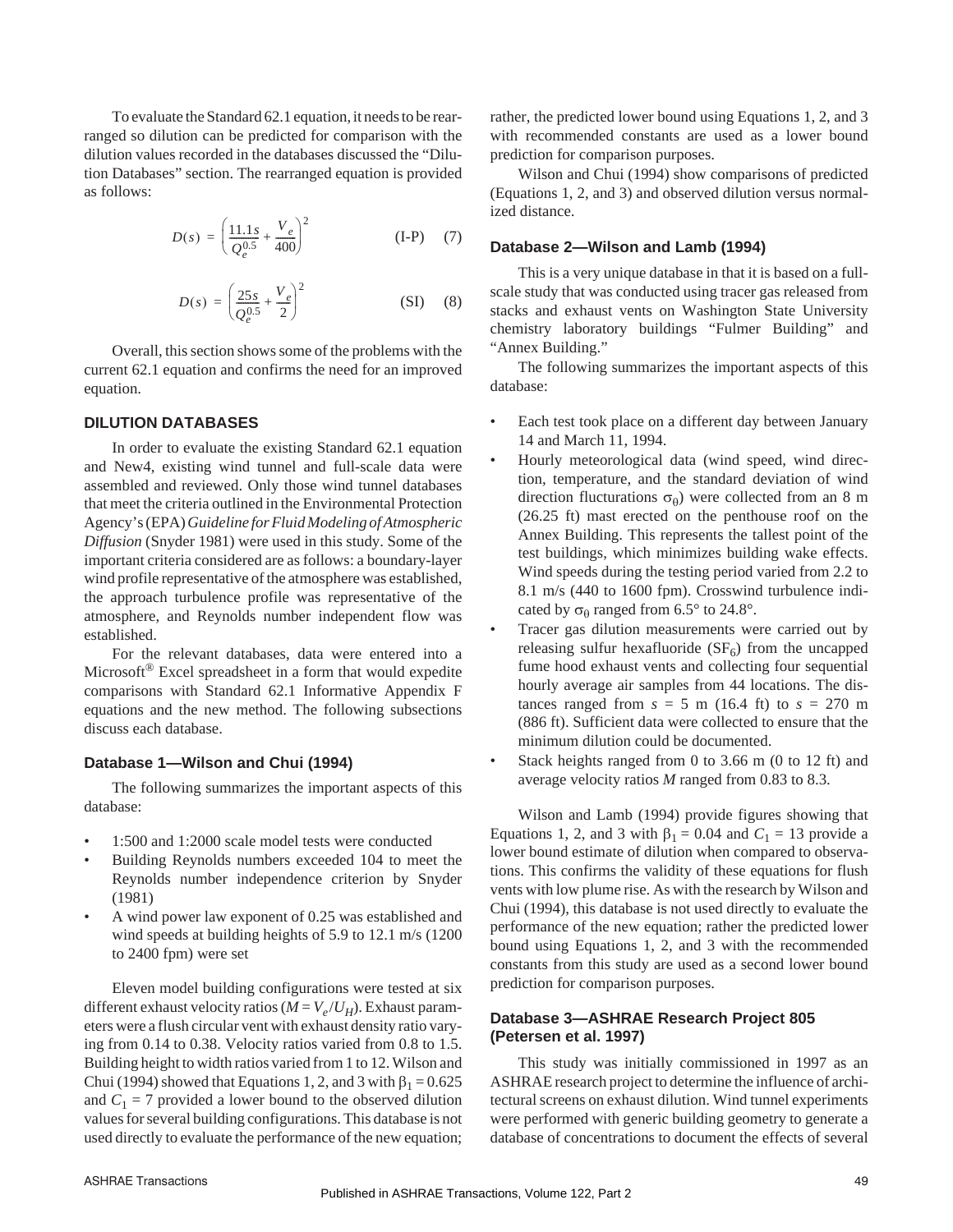screen wall configurations. Baseline exhaust concentrations obtained without the presence of a screen wall were also included in the wind tunnel assessment.

The following summarizes the important aspects of this database:

- 1:50 scale model tests were conducted in a boundary layer wind tunnel with velocity profile power law exponent of 0.28
- Building Reynolds number >11,000 to meet Reynolds number independence criterion by Snyder (1981)
- Concentration data for various different exhaust configurations:
	- Building measurements of  $15.2 \times 30.48 \times 15.2$  m  $(50 \times 100 \times 50 \text{ ft})$   $(H_h \times W \times L)$
	- Stack heights (*hs*) of 0, 0.3, 0.9, 1.5, 2.1, and 3.7 m (0, 1, 3, 5, 7, and 12 ft)
	- Volumetric flow rates of 0.25, 2.4, and 9.4  $\text{m}^3\text{/s}$ (500, 5000, and 20,000 cfm)
	- Exhaust velocity ratios ( $M = V_e / U_H$ ) ranging from  $\sim$ 1 to 4
- Receptors were placed on rooftop and leeward walls
- Wind azimuths of  $0^\circ$ , 45°, and  $90^\circ$
- Reference wind speeds of  $U_{ref}$  = 3.7 and 11.1 m/s (728) and 2185 fpm) in the wind tunnel

For this study, data were used only for results obtained in the wind tunnel for cases with no screen wall on the test building. Only data collected at receptor locations on the test building were used, and no downwind or off-building exhaust concentrations were considered. Data for multiple stack heights, multiple velocity ratios, and wind azimuths of  $0^{\circ}$  and 45° were considered in this evaluation.

Concentration measurement data from the original wind tunnel study were entered in tablature format into a spreadsheet. Plots of the measured dilution values versus string distance are provided in Figures 1 and 2 for selected data. The figures show a solid line as a baseline case, with each shade representing a fixed volume flow rate and velocity ratio *M*. The figures show that the observed dilution increases as stack height is increased for a fixed volume flow rate and velocity ratio. The figures also both show the expected trend that as volume flow rate increases, the dilution decreases for a fixed stack height.

For the 0° orientation, the furthest rooftop receptor location was located approximately 15 m (49 ft) from the stack. Data taken at distances greater than 15 m (49 ft) indicate concentrations obtained at a receptor in a "sidewall" location. As expected, a noticeable increase in dilution is observed at sidewall receptor locations.

For the 45° data set, the furthest rooftop receptor location is located approximately 13 m (42.7 ft) from the stack. Receptors at a distance greater than 13 m (42.7 ft) were located on the leeward wall of the building (sidewall receptors). As expected, dilution values were observed to increase at the sidewall intake locations.

#### **Database 4—Hajra and Stathopoulos (2012)**

This study was performed to determine the impact of pollutant reentrainment affecting downstream buildings of different geometries. However, a baseline configuration without downstream buildings was also evaluated. Receptors were placed on rooftop, windward, and leeward walls.

The following summarizes the important aspects of this database:

- 1:200 scale model tests were conducted in a boundary layer wind tunnel 12.2 m (40 ft) long with a 3.2 m<sup>2</sup>  $(34.4 \text{ ft}^2)$  cross section
- Power law exponent of 0.31 with wind speed at building height  $U_H$  of 6.2 m/s (1220 fpm) in the wind tunnel
- Building Reynolds number >11,000 to meet Reynolds number independence criterion by Snyder (1981)
- Concentration (dilution) data were obtained for the following different exhaust configurations:
	- Stack heights  $h<sub>s</sub>$  of 1, 3, and 5 m (3.28, 9.84, and 16.4 ft)
	- Exhaust velocity ratios ( $M = V_e/U_H$ ) of 1, 2, and 3
	- Wind azimuths of  $0^{\circ}$  and  $45^{\circ}$

For this evaluation, concentration data for the low-rise building model configuration were used. Data from the configurations with multiple buildings were not used, which included several downwind buildings of various sizes and distances from the test building. Configuration 1 was considered for this database, and has  $H_b \times W \times L$  characteristics of  $15 \times 50 \times 50$  m (49.2  $\times$  164  $\times$  164 ft).

For the purposes of this evaluation, data were used for the lowest stack heights (i.e.,  $h_s = 1$  and 3 m (3.28 and 9.84 ft). Only exhaust velocity ratios of  $M = 1$  were considered. These are the cases of most interest because they apply directly to the Standard 62.1 equation.

Concentration measurement data were extracted from the database plots using a plot digitizer and entered in tablature format into a spreadsheet. Plots of the measured dilution values versus string distance for each configuration considered for this study are provided in Figure 3.

Figure 3 shows that the observed dilution versus distance was about the same for the cases with low velocity ratio  $(M = 1)$ , regardless of stack height. In cases with similar plume rise (i.e., equal stack height and *M*), the dilution values should be similar. As expected, the taller stack height provides slightly higher dilution at distances greater than 20 m (66 ft) from the stack.

## **Database 5—Schulman and Scire (1991)**

This study was performed to determine the effect of stack height, exhaust plume momentum, and wind direction on downwind exhaust concentrations from a rooftop exhaust source. The results of this database were taken from previous wind tunnel findings from the work by Hoydysh and Schulman (1987). Various stack heights and velocity ratios were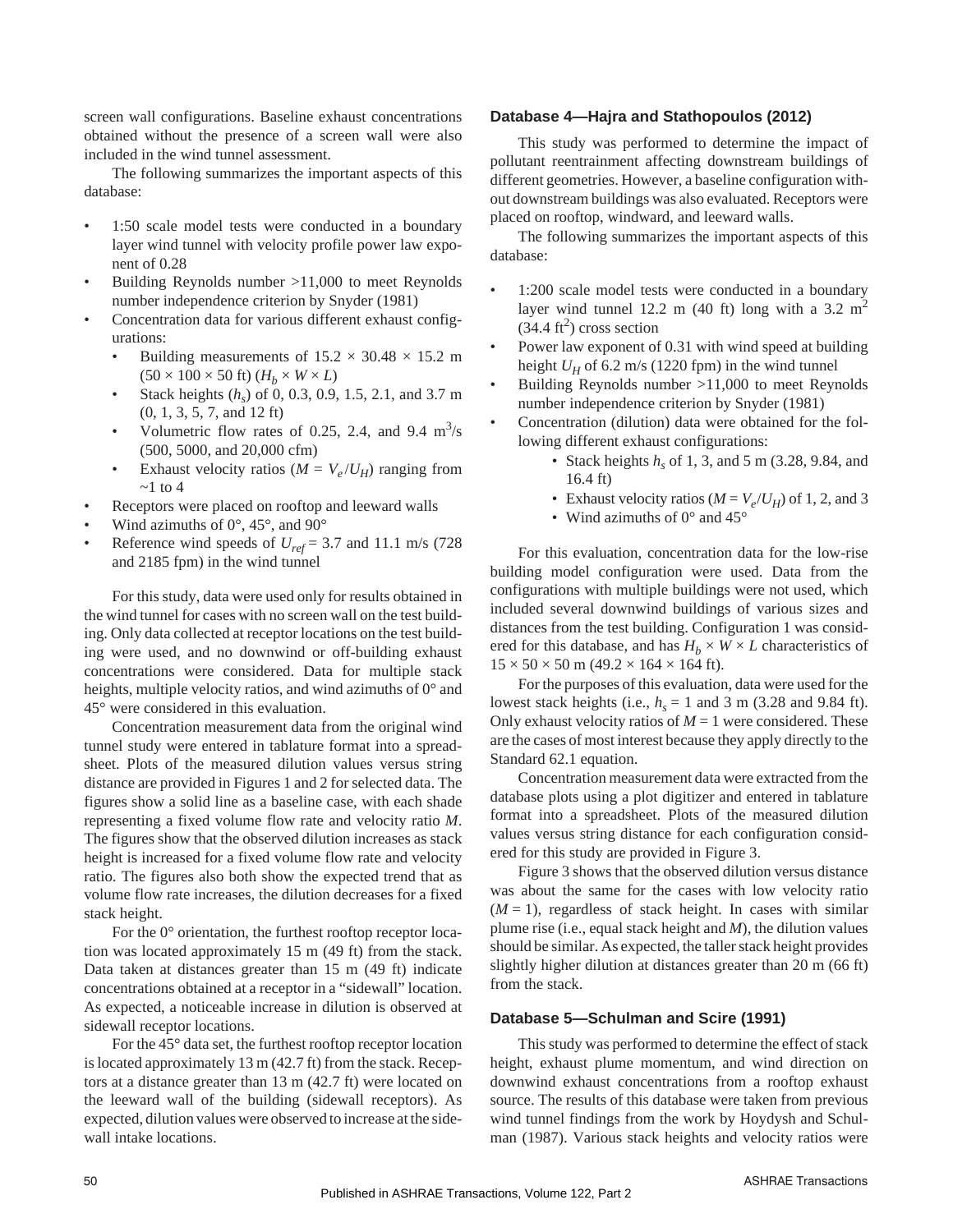**ASHRAE RP 805 - Dilution Data - 0 degrees** 



*Figure 1 Observed dilution versus string distance for the 0° wind direction (Petersen et al. 1997).*



**ASHRAE RP 805 - Dilution Data - 45 degrees** 

*Figure 2 Observed dilution versus string distance for the 45° wind direction (Petersen et al. 1997).*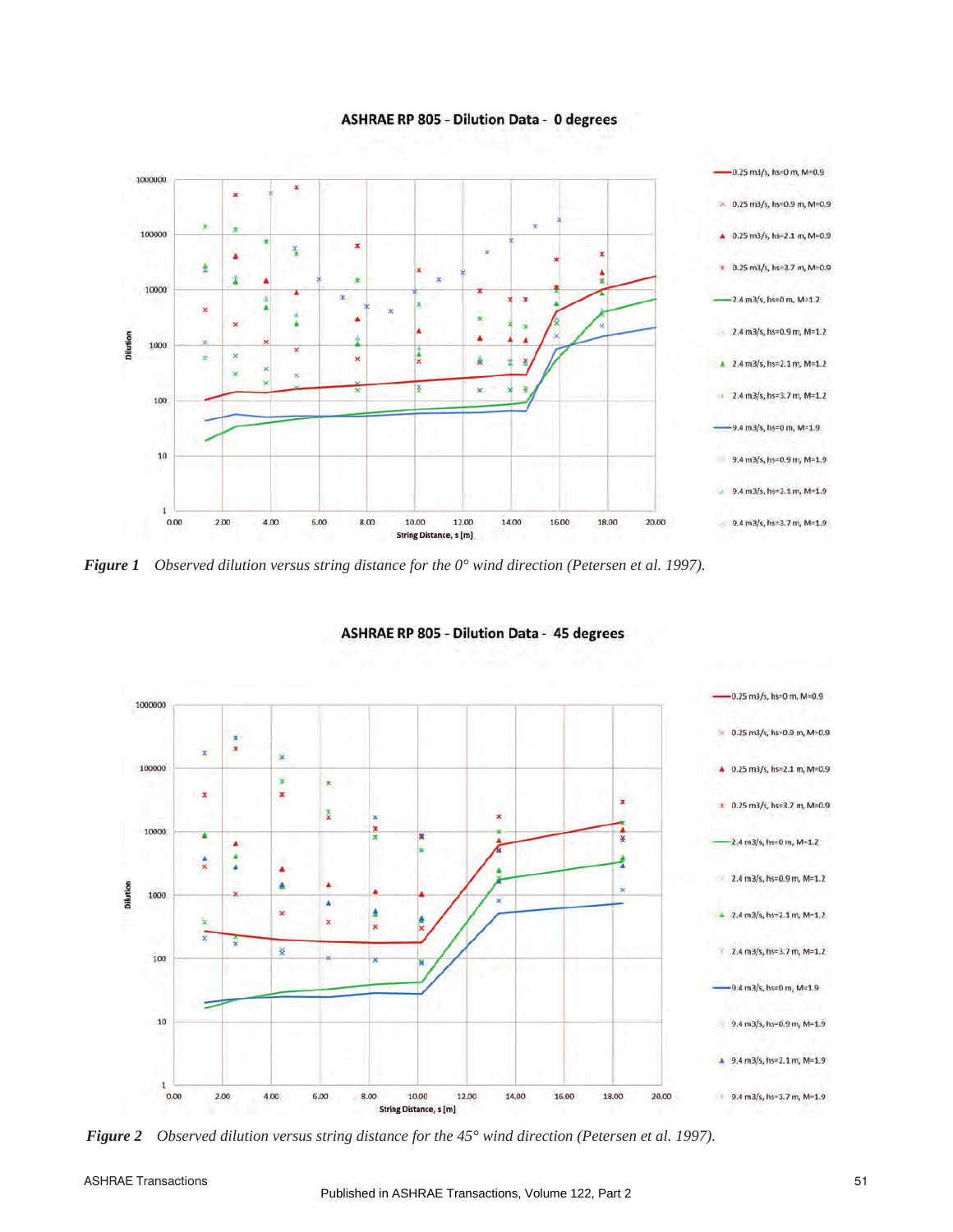evaluated at both 0 and 45°, with receptor locations downwind of the exhaust stack on the test building rooftop and façades.

The following summarizes the important aspects of this database:

- 1:100 scale model in wind tunnel with power law profile with exponent 0.20
- Building Reynolds number of 14,000
- Measurements obtained from flame ionization hydrocarbon analyzer, with claimed concentration repeatability of 10%
- Concentration (dilution) data for the following different exhaust configurations were obtained:
	- building measurements of  $15.2 \times 76 \times 76$  m (50  $\times$  250  $\times$  250 ft)  $(H_h \times W \times L)$
	- stack heights  $h_s$  of  $h_s/H_b = 1.0, 1.1, 1.3,$  and 1.5
	- exhaust velocity ratios of  $(M = V_e/U_H)$  of 1.0, 1.1, 3.0, and 5.0
	- receptors on rooftop and leeward walls, in direct line downwind of stack
	- wind azimuths of  $0^{\circ}$  and  $45^{\circ}$
	- reference wind speed of 1.37 m/s (270 fpm)

For this study, only stack heights of  $h_s/H_b = 1$  and 1.1 were considered, as they are the stack heights to which Standard 62.1 is most likely to be applied. Dilution values from this database were used for azimuths of 0° and 45° at both rooftop and hidden receptors.

Concentration measurement data were extracted from the database plots using a plot digitizer and entered in tablature format into a spreadsheet. Plots of the measured dilution values versus string distance for each configuration considered for this study are provided in Figure 4.

Figure 4 shows a solid line as a baseline case, with each symbol representing a stack height and azimuth. The various symbols are increases in exhaust stack velocity ratios. As expected, increased dilution occurs with increased stack height and increased velocity ratio *M*. The abrupt increase in dilution represents a transition from a rooftop to hidden intake on a building sidewall and occurs at approximately 40 m (131 ft) for  $0^{\circ}$  azimuth and approximately 50 m (164 ft) for  $45^{\circ}$ azimuth.

## **NEW STANDARD 62.1 EQUATION DEVELOPMENT**

## **New Basic Equation**

A new general equation was developed by first starting with the basic Gaussian dispersion equation from Chapter 45 of the 2015 *ASHRAE Handbook—HVAC Applications* (ASHRAE 2015) as follows:

$$
D(s) = \frac{4U_H \sigma_y \sigma_z}{V_e d_e^2} \exp\left(\frac{h_p^2}{2\sigma_z^2}\right)
$$
(9)

 $=$  Nonexponential term (NET)  $\times$  Exponential term (ET)

The equation was simplified using the following identities or approximations:

$$
\sigma_y = \sigma_z \approx (i^2 s^2 + \sigma_o^2)^{0.5}
$$

$$
Q = \pi V_e d_e^2 / 4
$$

 $i =$  average lateral  $(i<sub>s</sub>)$  and vertical  $(i<sub>s</sub>)$  turbulence intensity (assume the plume is symmetrical for simplification purposes)

 $\sigma_o^2$ <sup>2</sup> = 0.123  $d_e^2$  (ASHRAE 2015)

The nonexponential term (NET) can be written as:



# Hajra and Stathopoulos, 2012 - Dilution Data

*Figure 3 Observed dilution versus string distance (Hajra and Stathopoulos 2012).*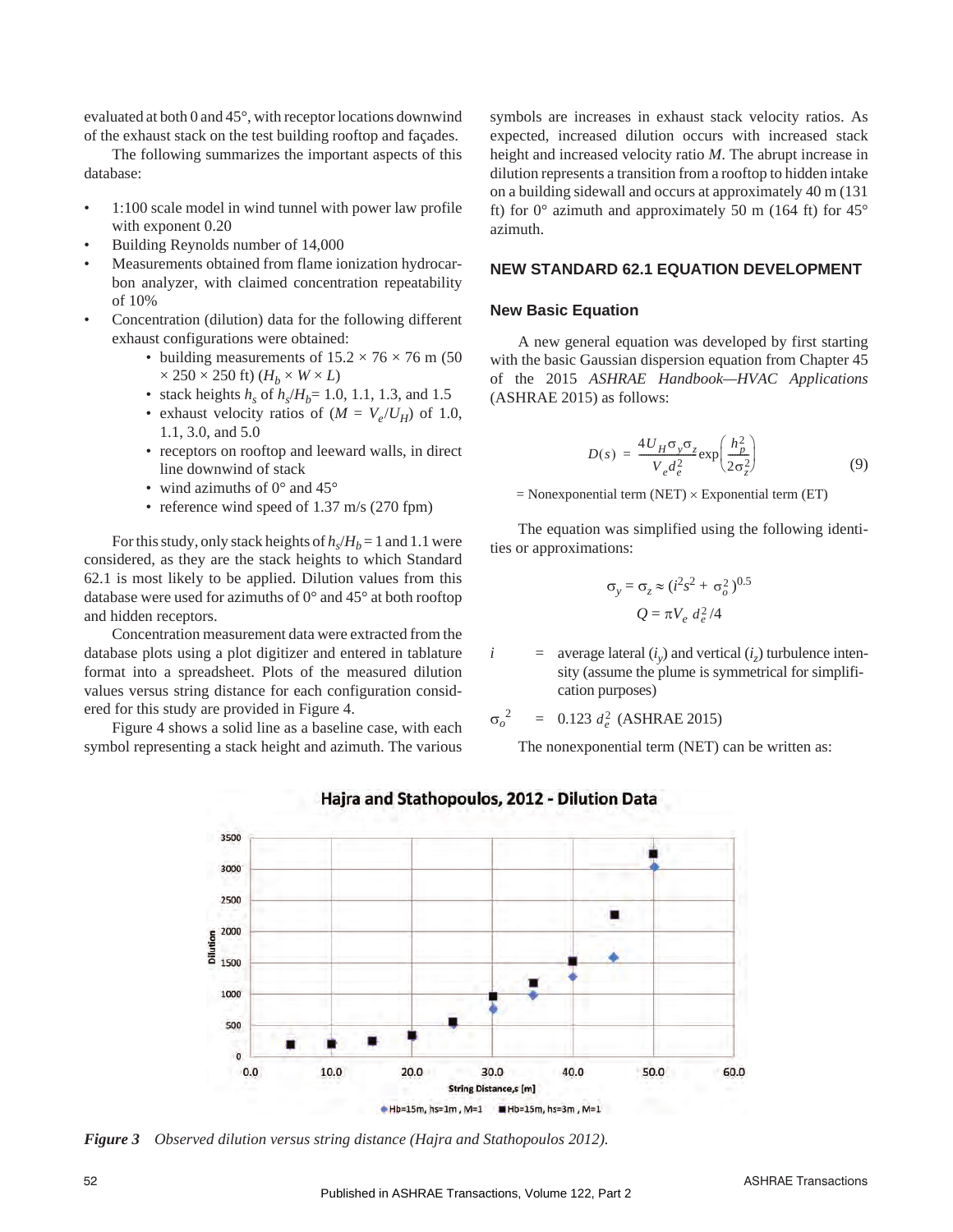$$
NET = \frac{\pi U_{H\sigma_y \sigma_z}}{Q_e} = \frac{\pi U_H}{Q_e} [i^2 s^2 + 0.123 d_e^2] = As^2 + B \quad (10)
$$

where

$$
A = \frac{\pi i^2 U_H}{Q_e}; B = \frac{0.385 d_e^2 U_H}{Q_e}
$$
 (11)

Now consider the plume rise, ET:

$$
ET = \exp\left(\frac{h_p^2}{2\sigma_z^2}\right) = 1 + \left(\frac{h_p^2}{2\sigma_z^2}\right) + \frac{1}{2!} \left(\frac{h_p^2}{2\sigma_z^2}\right)^2 + \frac{1}{3!} \left(\frac{h_p^2}{2\sigma_z^2}\right)^3
$$
  
+ Higher order terms

The plume rise can then be approximated as follows:

$$
h_p = (h_s + h_f \approx h_s) + \lambda d_e M \tag{13}
$$

then

$$
ET = \le 1 + \left( \frac{\{h_s + \lambda d_e M\}^2}{2i_s^2 s^2} \right) \tag{14}
$$

which is still conservative (will underestimate dilution). An early approximation to final plume rise (ASHRAE 2007) had  $\lambda = 3.0$ , which is the value used in this work. The term *i<sub>z</sub>* is equal to 0.5 times the longitudinal turbulence intensity,  $i_x$ , from the work by Snyder (1981). Because  $i = (i_y + i_z)/2$ , which, from the work by Snyder (1981) is equal to  $(0.75 i_x + 0.5 i_x)/$ 2, it can be shown that  $i<sub>z</sub> = 0.8$  *i*. Substituting into Equation 14 results in:

ET = 
$$
\leq 1 + \left( \frac{\{h_s + 3d_e M\}^2}{2(0.8i)^2 s^2} \right) = 1 + \left( \frac{\{h_s + 3d_e M\}^2}{1.28i^2 s^2} \right)
$$
 (15)

Expanding:

$$
ET \leq \left(1 + \frac{1}{1.28i^2s^2} \left\{ h_s^2 + 6\beta h_s d_e M + 9\beta d_e^2 M^2 \right\} \right) = 1 + \frac{C}{s^2} (16)
$$

where

$$
C = \frac{1}{1.28i^2} \{ h_s^2 + 6\beta h_s d_e M + 9\beta d_e^2 M^2 \}
$$
 (17)

Combining the NET and ET terms results in

$$
D(s) = (As^{2} + B)\left(1 + \frac{C}{s^{2}}\right) = \left(As^{2} + B + AC + \frac{BC}{s^{2}}\right)
$$
 (18)

This form of the equation was originally evaluated against the databases but was found to be too complex for use as a "simple" equation. With the conservative assumption that  $B = 0$  (no initial dilution due to the size of the release, that is,  $\sigma$ <sub>o</sub> is assumed to be small), the equation simplifies to

$$
D = As^2 + AC \tag{19}
$$

which is a form of the quadratic equation from which *s* can be solved for as follows:

$$
s^2 = -C + \frac{D}{A} \tag{20}
$$

Substituting and simplifying, the following "new" equation results:

$$
s = [F1 - F2]^{0.5}
$$

where

$$
F1 = 13.6 \frac{DQ_e}{U_H} \tag{21}
$$



*Figure 4 Observed dilution versus string distance (Schulman and Sicre 1991).*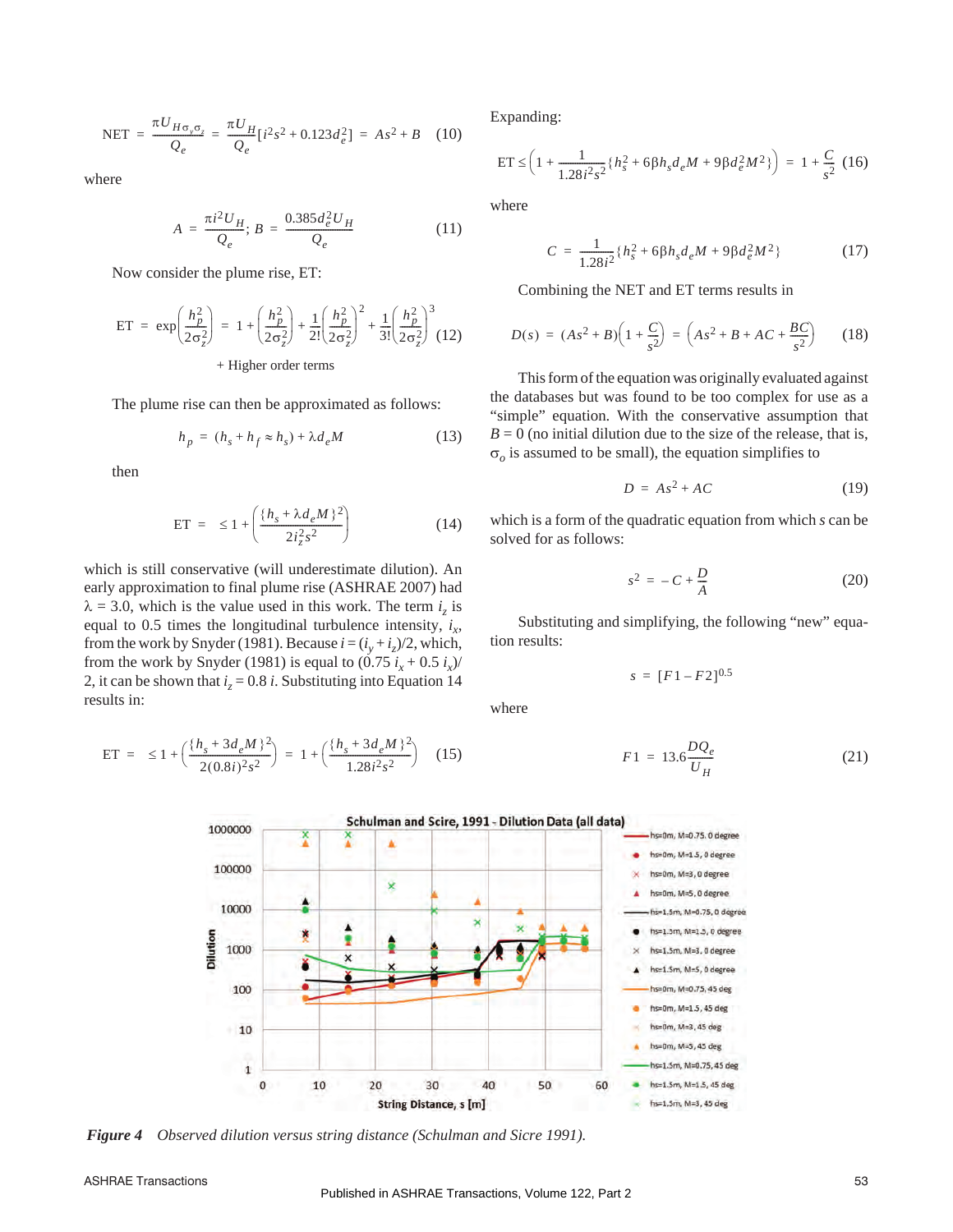$$
F2 = 33.37h_s^2 + 254.9\beta \frac{h_s Q_e}{d_e U_H} + 486.9\beta \left[\frac{Q_e}{d_e U_H}\right]^2 \tag{22}
$$

Then *s* is determined by finding the maximum difference between *F*1 and *F*2 by varying the wind speed. If the maximum difference is less than zero, the separation distance is zero. The new equation (referred as*New4* to be consistent with the work by Petersen et al. [2015]) will compute minimum separation distances that will account for all important variables (i.e., stack height, wind speed, volume flow rate, capped or noncapped, and dilution criteria). To account for special cases, the factors discussed in the following subsections are applied.

#### **Special Cases—Horizontal Exhaust**

When an exhaust is pointed away from an intake and the wind is blowing toward the intake, the exhaust travels some direction upwind and then turns around. The upwind distance traveled depends upon the ratio of exhaust velocity to wind speed (velocity ratio). An integral plume model (Petersen 1987) was used to estimate the dilution and travel distance versus velocity ratio. The plume is also diluted as it travels upwind. For small velocity ratios, the exhaust turns around quickly (within  $0.5 d<sub>e</sub>$  for a velocity ratio of 0.5) and for high velocity ratios, the plume travels upwind for a larger distance  $(6 d<sub>e</sub>$  for a velocity ratio of 5). From this analysis, the following rules were developed when an exhaust is pointed away from an intake:

- "Pointed away" includes cases where the direction of the exhaust is oriented 180 $^{\circ}$  away from the intake  $\pm 45^{\circ}$
- Set  $U_H = V_e$
- Decrease the minimum dilution factor by 1.7
- Decrease the separation distance by 1.75 *de*

## **Special Cases—Upblast and Downblast Exhaust**

For upblast exhaust (typically used for kitchen exhaust), the effective exhaust velocity is computed using the dimension A for *de* in Figure 5 and the exhaust volume flow rate and the following equation:

$$
V_e = Q_e / (\pi d_e^2 / 4)
$$
 (23)

Downblast exhaust (e.g., "mushroom" exhausters) are treated the same as a capped exhaust stack and the input exhaust diameter is A in Figure 5. If the downblast stack is heated, the heated exhaust method can be used.

#### **Special Cases—Hidden Intakes**

A hidden intake is defined as one that cannot be seen if one is standing at the exhaust location. Typically, hidden intakes are on building sidewalls or on the side of a large mechanical penthouse or unit. Chapter 45 of the 2015 *ASHRAE Handbook—HVAC Applications* (ASHRAE 2015) specifies that dilution is enhanced by at least a factor two for a hidden intake. Hence, for hidden intakes the minimum dilution factors in Table 1 are divided by 2. It should be noted that a hidden intake should meet one of the following criteria: 1) not be on the same roof as the exhaust and on a building sidewall or 2) be on the same roof as the exhaust but on the other side of a significant obstruction.

A significant obstruction is defined as one that would increase the size of the plume by at least a factor of two that would result in a dilution increase of at least a factor of two. The minimum obstruction height and width can be estimated for a flush vent with insignificant plume rise using initial plume spread estimates  $\sigma_{vo}$  and  $\sigma_{zo}$  defined as follows:

$$
\sigma_{yo} = \frac{W}{4.3}; \sigma_{zo} = \frac{H}{2.15}
$$
 (24)

The dilution increase can be determined by using the following equation:

Dilution increase factor = 
$$
\frac{(\sigma_{yo} + \sigma_y)(\sigma_{zo} + \sigma_z)}{\sigma_z \sigma_y}
$$
 (25)

where

$$
\sigma_y = 0.75i_x x; \sigma_z = 0.5i_x x \tag{26}
$$

and  $i_x$  is the longitudinal turbulence intensity and x is the distance from the stack to the windward side of the barrier. A reasonable value for  $i_x$  on a building roof is 0.35 and a reasonable maximum downwind distance, *x*, for a barrier wall from a stack is 10 m (33 ft). This gives values of 2.4 and 1.6 m (8 and 5 ft) for  $\sigma$ <sub>v</sub> and  $\sigma$ <sub>z</sub> and an estimated dilution increase of about a factor of two for a wall that is 10 m (33 ft) wide and



*Figure 5 Typical upblast exhaust.*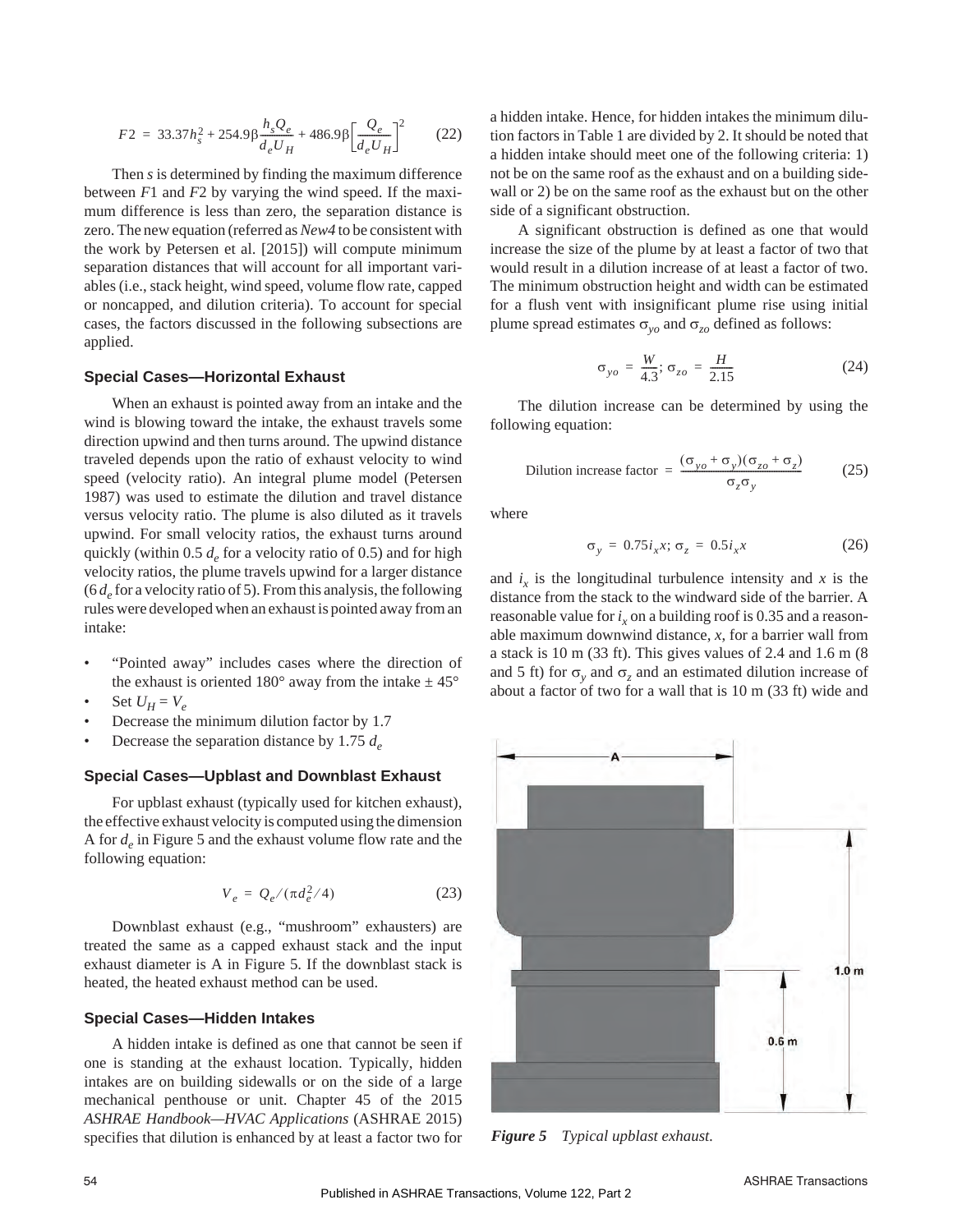4.6 m (15 ft) high, which equates to a vertical plane square footage of  $46 \text{ m}^2 (500 \text{ ft}^2)$ . Therefore, a significant obstacle for a flush vent is defined as follows:

- it is located no farther than  $10 \text{ m}$  (33 ft) from the stack, and
- it has a vertical plane square footage of at least  $46 \text{ m}^2$  $(500 \text{ ft}^2),$
- it has a height that is greater than one  $\sigma_z$ , or 1.6 m (5.2) ft), which accounts most of the plume above the release point, and
- it has a width that is greater than two  $\sigma_v$ , or 4.8 m (16 ft), which accounts for most of the plume in the lateral direction.

Alternative larger dilution enhancement factors may be justified in some cases if additional analysis is carried out using the method outline above for barriers and as outlined by Petersen et al. (2002, 2004) for building sidewall intakes. Larger downwind distances for the barrier may also be justified using the method outlined above. For taller stacks and/or exhaust with significant plume rise, the required obstacle height can be estimated using the same method but by adding the stack height or plume rise to the  $\sigma$ <sub>z</sub> value.

#### **Special Cases—Heated Exhaust**

New4 assumes plume buoyancy effects are not significant for plume rise. Therefore, some method needed to be developed to provide some plume rise enhancement for hot exhaust. To develop the method, we started with the following plume rise equation due to momentum and buoyancy (EPA 1995, 2004):

$$
\Delta h = [Mo + Bo]^{1/3} = \left[ \left( \frac{3T_a r^2 V_e^2 x}{T_s \beta U_H^2} \right) + \left( \frac{3g(T_s - T_a) r^2 V_e x^2}{2T_a \beta U_H^3} \right) \right]^{1/3}
$$
\n(27)

where

$$
Mo = \text{momentum rise} = \left(\frac{3Tr^2V_e^2x}{T_s\beta U_H^2}\right)^{1/3} \tag{28}
$$

$$
Bo = \text{buoyant rise} = \left(\frac{3(T_s - T_a)r^2V_e x^2}{2T_a \beta U_H^3}\right)^{1/3} \tag{29}
$$

Because New4 was developed assuming all plume rise is due to momentum, an equivalent momentum, *Mo, equivalent*, needs to be computed that gives the same plume rise as that caused by momentum and buoyancy effect combined, or

$$
Mo, equivalent = [Mo + Bo]
$$
 (30)

Expanding and simplifying the following equation can be developed by setting  $x = 3.05$  m (10 ft) and  $g = 9.8$  m/s<sup>2</sup>  $(115,718 \text{ ft/min}^2):$ 

$$
(Q_{e,b}) = Q_e \left[ 1 + \left( \frac{30.5(T_s - T_a)T_s}{T_a^2 U_H V_e} \right) \right]^{0.5} = Q_e * B_{fac}
$$
\n(SI) (31)

$$
(Q_{e,b}) = Q_e \left[ 1 + \left( \frac{1180800(T_s - T_a)T_s}{T_a^2 U_H V_e} \right) \right]^{0.5} = Q_e * B_{fac}
$$
\n
$$
(I-P) \quad (32)
$$

where  $B_{fac}$  is the correction factor for heated exhaust. Equations 31 and 32 show  $B_{fac}$  is highest for low winds and low exit velocities. It tends toward a value of 1 for high wind speeds and high exit velocities.

#### **Special Cases—Capped Heated Exhaust**

Capped stacks that are heated will still have plume rise because of buoyancy effects. To account for this additional plume rise, a method similar to that recommended by the EPA will be used. Brode (2015) suggested two alternative methods from which the following method is recommended: multiply diameter by 10 and maintain the actual volume flow rate, which decreases the exit velocity by a factor of 100. This method results in more reasonable exit velocities (much greater than 0.001 m/s [0.2 fpm]) and exhaust diameters than the EPA recommended method. For this calculation  $\beta$  is set equal to 1. An example calculation is found in the work by Petersen et al. (2015).

# **EVALUATION OF NEW AND EXISTING STANDARD 62.1 EQUATIONS**

#### **Dilution Equation Performance Metrics**

When evaluating models for measurements and predictions paired in space and time, such as for this evaluation, the following model performance measures are often used (Hanna et al. 2004):

$$
FB = 2\left[\frac{\overline{D}_o - \overline{D}_p}{\overline{D}_o \overline{D}_p}\right]
$$
 (33)

$$
\text{NMSE} = \left[ \frac{\overline{[D_o - D_p]^2}}{\overline{D}_o \overline{D}_p} \right] \tag{34}
$$

where

 $FB$  = fractional bias

NMSE = normalized mean-square error

*Do* = observed dilution

 $D_p$  = model prediction of dilution

 $overbar = a$  average over the date set

These statistics were initially used for the performance evaluation but were found to provide little useful information since a conservative model is desired, or one that will underpredict dilution most of the time with some overpredictions occurring. Therefore, more relevant statistics were developed.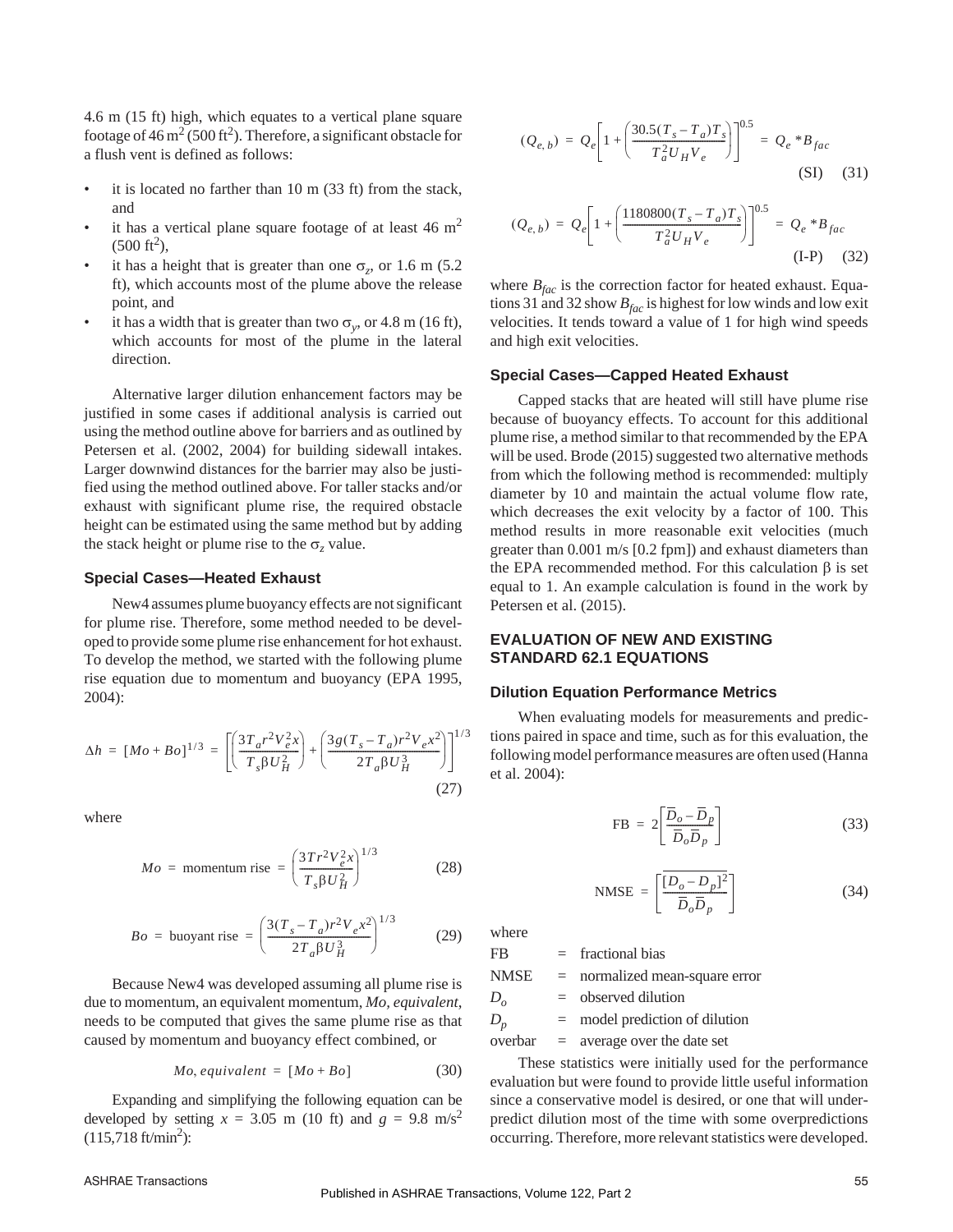The ratio *R* of predicted to observed dilution was computed as was the percent time that the ratio met the following criteria:

- % time  $R > 1.5$  (percent time dilution predictions are a factor of 1.5 or more high): the best model will have a low percentage.
- % time  $0.5 \le R \le 1.5$  (percent time dilution predictions are between a factor of 0.5 low to 1.5 high): the best model will have a high percentage.
- % time  $0.5 \le R \le 1$  (percent time dilution predictions are between a factor of 0.5 low to perfect agreement): the best model will have a high percentage.

Another performance measure is a scatter plot of predicted divided by observed dilution with a one-to-one line. Again, the ideal model in this case will have almost all predicted dilution values equal to the observed dilution with a few values greater than observed and most values less than observed. The goal is that New4 over- and underpredicts less than the current Standard 62.1 equation.

# **Wilson and Chui (1994) and Wilson and Lamb (1994) Database Comparison**

Actual data from the Wilson and Chui (1994) and Wilson and Lamb (1994) databases were not obtained, but the equations developed from those databases did bound the measured data and provide a standard from which to evaluate the Standard 62.1 equation and New4. Figure 6a shows the predicted minimum dilution using the Standard 62.1 equation versus normalized string distance compared with predictions obtained using Equations 1, 2, and 3 with  $V_e / U_H(M) = 3.3$ , per Wilson and Lamb (1994), and using the following:

- $C_1 = 7.0$  and  $\beta_1 = 0.0625$  as recommended by Wilson and Chui (1994 [hereon *W&C 94]*) and
- $C_1 = 13.0$  and  $\beta_1 = 0.04$  as recommended by Wilson and Lamb (1994 [hereon *W&L 94*]).

These constants were found to bound all observed dilution values in W&C 94 and W&L 94 and should be considered the most conservative. Inspection of Figure 6a shows that all minimum dilution equations (except Standard 62.1) produce similar results for normalized distances  $(\xi)$  greater than about 20, while the Standard 62.1 and W&C 94 equations provided the lowest dilution estimates for  $\zeta < -10$ .

New4 was then tested against the W&C 94 and W&L 94 equations and an *i* value of 0.153 was determined to provide a best fit with W&C 94 for  $20 < \xi < 1000$ . Figure 6a shows New4 dilution equation estimates versus those obtained using W&C 94 and W&L 94 with the graph from W&L 94 on the right (Figure 6b), which includes the measured data. The solid line in Figure 6b corresponds with the W&L 94 line in Figure 6a. By comparing the two figures it can be seen that New4 does provide a lower bound for the observed dilution values for normalized distance  $\xi > 20$  and also shows that dilution is approximately constant closer to the stack. This is the effect of the plume rise, which is not included in the Standard 62.1 equation. For  $\xi$  < 10, New4 approximately bounds the limited observations.



*Figure 6 Comparison of predicted dilution using the Standard 62.1, Wilson and Lamb (1994), Wilson and Chui (1994), and New4.*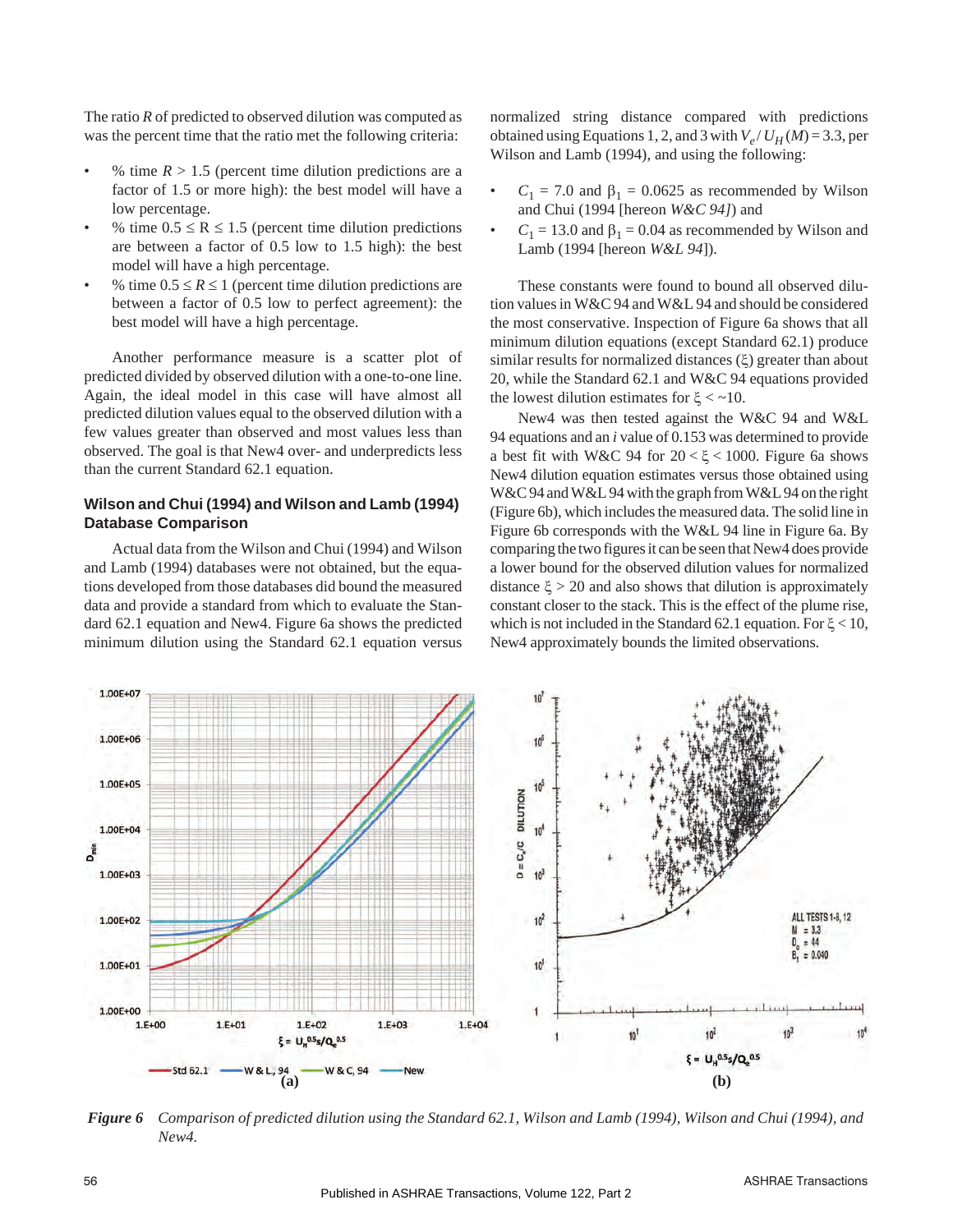#### **Other Databases—Rooftop**

Figure 7 shows a scatter plot of predicted versus observed dilution for the existing Standard 62.1 equation and New4 for all databases. Several solid lines are included in the plots to help interpret the results (1:1 line; factor of  $\pm 10$ ; factor of  $-100$ ). Ideally, all data would fall on the 1:1 line (solid black), which would indicate an exact match for predicted and measured dilution. The dark grey lines indicate predicted dilution with a factor of  $\pm 10$  and the light grey lines indicate a factor of –100. The figures clearly show that New4 captures a significantly higher amount of data near the 1:1 line. In addition, New4 does a much better job of bounding the data, so that overpredictions in dilution occur much less frequently. The result is that New4 provides a more accurate dilution prediction while also maintaining a higher frequency of conservatively underpredicted dilution values.

Table 2 shows the statistical quantities used to evaluate the model performance. The table shows that New4 is an improvement over the Standard 62.1 equation for the following reasons:

- Smaller percentage of *R* values greater than 1.5 (less overprediction)
- Greater percentage of *R* values between 0.5 and 1.0 (less underprediction)
- Greater percentage of *R* values between 0.5 and 1.5 (more frequent predictions that have a reasonable degree of uncertainty)

#### **Other Databases—Sidewall**

Configurations when an intake is not in the line of sight of the exhaust should also be considered. An example of such a configuration is a building with rooftop exhaust sources and intakes located on the building façade. Such sidewall intakes are considered "hidden" from the exhaust source. Significant additional plume dilution is associated with this type of exhaust/intake configuration due to the plume having to "turn the corner" to reach the intake. Currently, Standard 62.1 does not have specific guidelines for such a case, other than the slight benefit of increased string distance. For hidden intake cases, New4 dilution estimates are increased by a sidewall concentration reduction factor of 2 (dilution increase factor) to account for the additional dilution provided by the sidewall

## **Table 2. Statistical Evaluation of Standard 62.1 Equation and New4 Equation— Rooftop Intakes**

| <b>Statistical Criteria</b> | <b>Standard 62.1 Equation</b> | New <sub>4</sub> |
|-----------------------------|-------------------------------|------------------|
| % time $R > 1.5$            | 15%                           | 4%               |
| $0.5 <$ % time $R < 1.5$    | 25%                           | 35%              |
| $0.5 < \%$ time $R < 1$     | 15%                           | 25%              |

orientation. Figure 8 compares predicted values for Standard 62.1 and New4 for cases where the intake is located along the building sidewall. The two databases used for this evaluation are from the research by Petersen et al. (1997) and Schulman and Scire (1991).

From Figure 8 it can be seen that New4 generally provides better predictions for sidewall dilution, with fewer predictions varying greater than a factor of 10 from the measured dilution. In addition, based on the Schulman and Scire (1991) database, the Standard 62.1 equation has the potential to underpredict dilution, which can result in a potentially unsatisfactory design. For both databases, New4 bounds the data and is much more likely to prevent an overprediction in dilution. For practical applications, predicted dilution values greater than 2000 are of little interest because all target dilution factors in Table 1 are less than 2000.

Table 3 shows the statistical quantities used to evaluate the model performance. The table shows that New4 is an improvement over the Standard 62.1 equation for the following reasons:

- Smaller percentage of *R* values greater than 1.0 (less overprediction)
- Greater percentage of *R* values between 0.5 and 1.0 (less underprediction)
- Greater percentage of *R* values between 0.5 and 1.5 (more frequent predictions that have a reasonable degree of uncertainty)

# **NEW SEPARATION DISTANCE CALCULATION METHODOLOGY**

## **Calculated Separation Distances (General and Regulatory Procedures)**

The stated purpose of this research project is to provide a simple yet accurate procedure for calculating the minimum distance required between the outlet of an exhaust system and the outdoor air intake to a ventilation system to avoid reentrainment of exhaust gases. Two new procedures were originally thought to be needed. One, a general procedure suitable for standard HVAC engineering practice that has exhaust

| Table 3. Statistical Evaluation of        |
|-------------------------------------------|
| Standard 62.1 Equation and New4 Equation- |
| <b>Sidewall Intakes</b>                   |

| <b>Statistical Criteria</b> | <b>Standard 62.1 Equation</b> | New <sub>4</sub> |
|-----------------------------|-------------------------------|------------------|
| % time $R > 1.0$            | 24%                           | $1\%$            |
| $0.5 <$ % time R $< 1.5$    | 17%                           | 2.1%             |
| $0.5 <$ %time R < 1         | 20%                           | 47%              |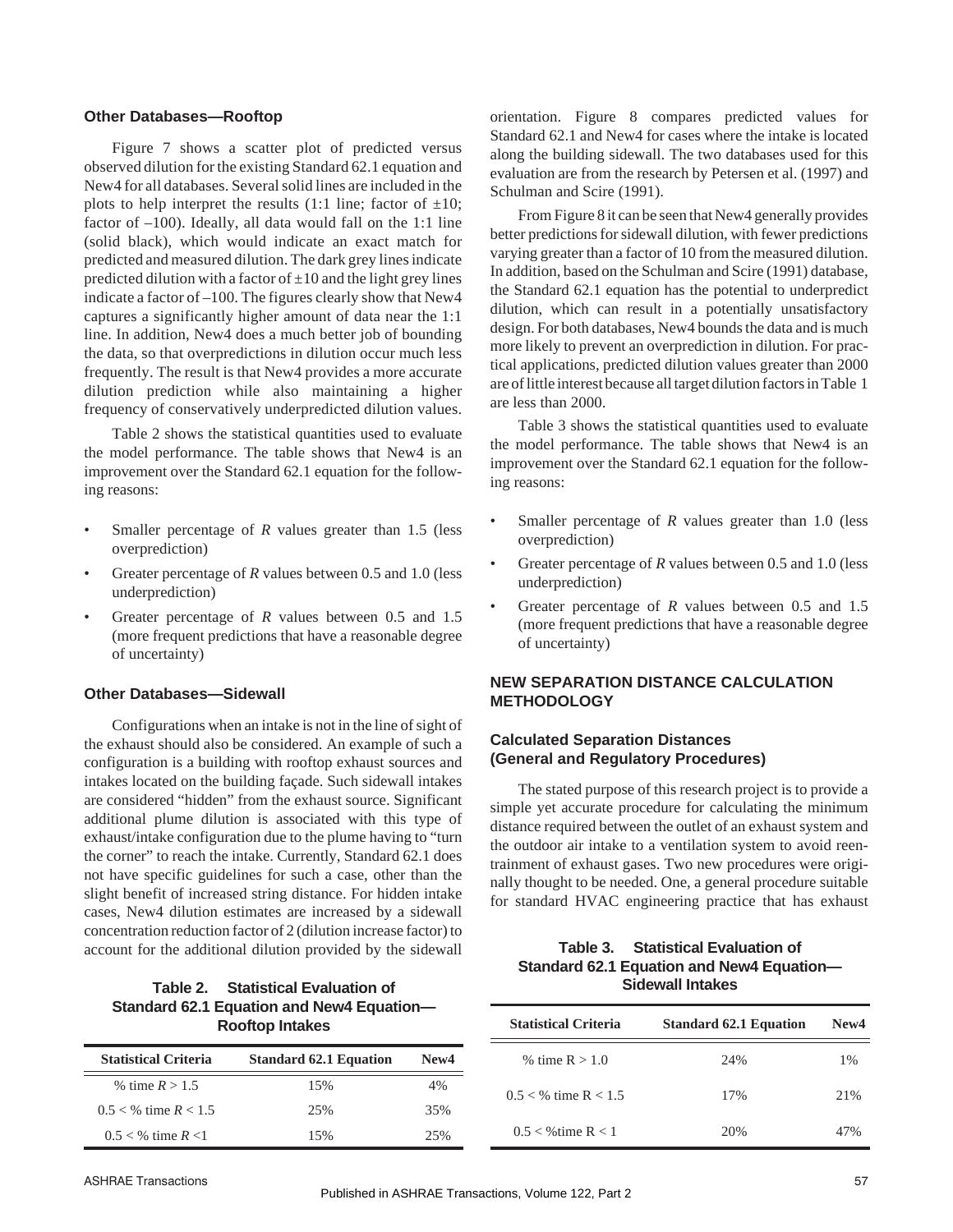outlet velocity, exhaust air volumetric flow rate, exhaust outlet configuration (capped/uncapped) and position (vertical separation distance), desired dilution ratio, ambient wind speed, and exhaust direction as independent variables. The second method was to be a regulatory procedure suitable for Standard 62.1, Standard 62.2, and model building codes that has only exhaust outlet velocity, exhaust air volumetric flow rate, desired dilution ratio, and a simple way to account for orientation relative to the inlet as independent variables The recommended equation (New4) meets both requirements. New4 accounts for all the important variables yet is simple enough to be used as a regulatory method.

The methodology for computing minimum separation distances using New4 along with example calculations and additional documentation is found in the ensuing sections.

#### **General Equation and Method**

To compute the minimum separation distance *s*, first set up a spreadsheet as shown in Table 4. The values in the medium dark shading are input, and all other values are computed using the equations below. The details on the special cases (i.e., hidden intake, exhaust pointed away from intake, heated exhaust, and upblast exhaust) were discussed previously.

The equations and method are provided as follows:

$$
F1 = 13.6 \frac{DQ_e}{U_H} \tag{35}
$$

$$
F2 = 33.37h_s^2 + 254.9\beta \frac{B_{fac}h_s Q_e}{d_e U_H} + 486.9\beta \left[\frac{B_{fac} Q_e}{d_e U_H}\right]^2 \tag{36}
$$



*Figure 7 Predicted versus observed dilution for Standard 62.1 and new (New4) equations—Rooftop intakes.*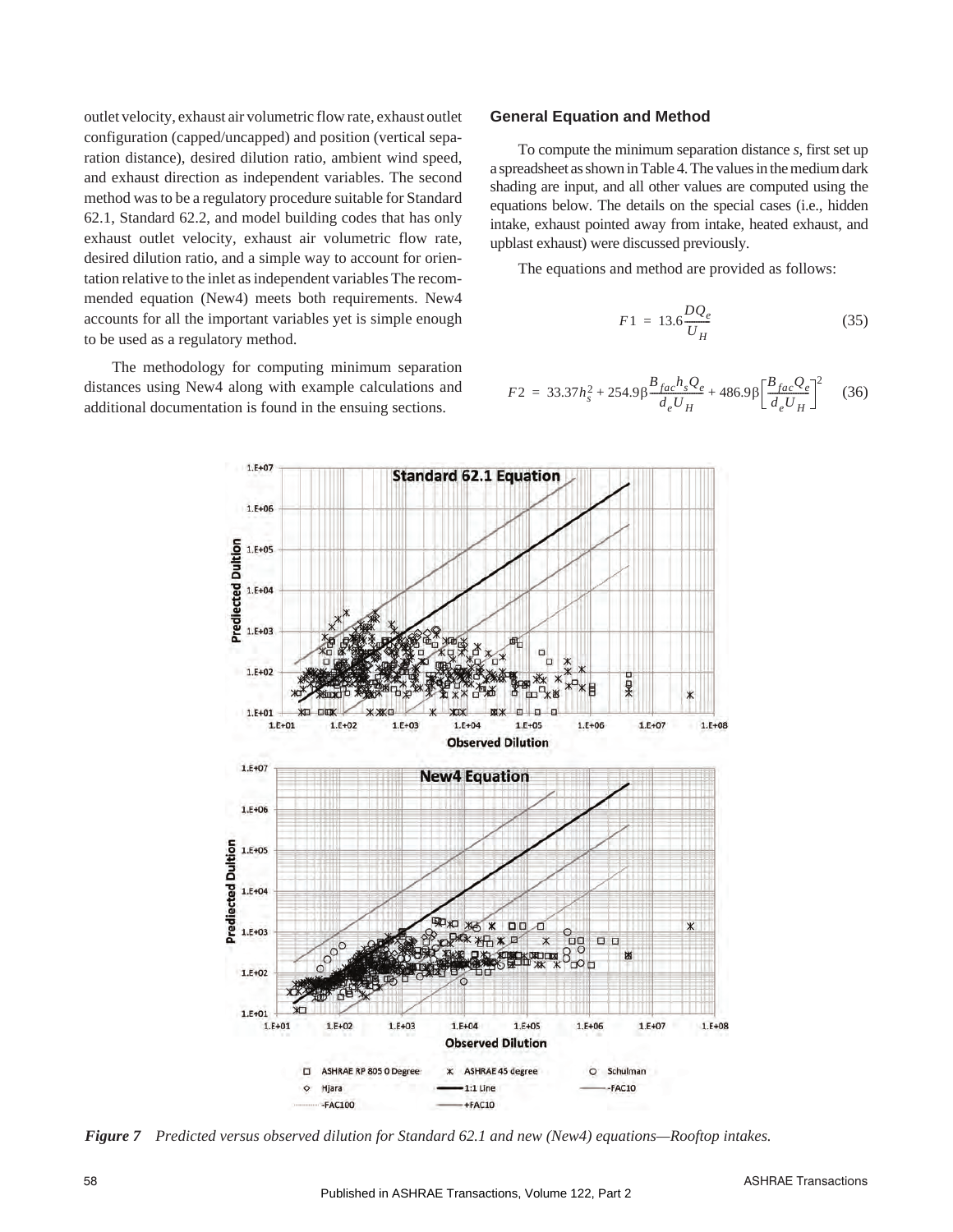$$
B_{fac} = \left[1 + \left(\frac{387302(T_s - T_a)T_s}{T_a^2 U_H V_e}\right)\right]^{0.5}
$$
 (SI) (37)

$$
B_{fac} = \left[1 + \left(\frac{10(T_s - T_a)T_s}{T_a^2 U_H V_e}\right)\right]^{0.5}
$$
 (I-P) (38)

Find the maximum of  $[F1 - F2]$  by varying  $U_H$  between 1.5 and 10 m/s (300 and 2000 fpm)

if max
$$
[F1 - F2] > 0
$$
;  $s = [F1 - F2]^{0.5}$  (39)

if 
$$
\max[F1 - F2] \le 0
$$
;  $s = 0$  (40)

where

*s* = minimum separation (string) distance, m (ft)

 $U_H$  = wind speed, m/s (fpm)



*Figure 8 Predicted versus observed dilution for Standard 62.1 and New4—Sidewall intakes.*

- *D* = dilution factor (taken from Table 1)
- $T_s$  = exhaust temperature, K ( ${}^{\circ}R$ )
- $T_a$  = ambient temperature, K ( ${}^{\circ}R$ )
- $h<sub>s</sub>$  = stack height above the top the air intake, m (ft)
- $Q_e$  = volume flow rate, m<sup>3</sup>/s (cfm)
- $d_e$  = exhaust diameter, m (ft)

 $\beta$  = 1 for uncapped stacks and 0 for capped stacks

Note that for these calculations, absolute temperature units are required (i.e., Kelvin and Rankine).

The following describes the calculations and information that is input into Table 4:

- **Row 1:** The exhaust type first needs to be specified from Table 1, taken from Petersen et al. (2015), and then the appropriate dilution factor from the table is input. For Class 1 exhaust, the dilution factor is 5, which is the value in the table.
- **Row 2:** If the intake is on a building sidewall or on the opposite side of a roof top obstacle (hidden), the dilution factor can be decreased by a factor of 2, which is then input into the table. If the intake is not hidden, the value should be set to 1.
- **Row 3:** If the exhaust is horizontal and pointed away from the intake as described previously, the dilution factor can be decreased by an additional factor of 1.7 and that value is input into the table. For all other cases, a value of 1 is input.
- **Row 4:** The final dilution factor is computed by dividing the dilution factor in Row 1 by the factors in Rows 2 and 3.
- **Row 5:** The height of the stack above the top of the intake is input. For intakes on a building sidewall or behind a rooftop obstacle, the height of the stack above the roof or obstacle top where the intake is located should be used. If the intake is above the stack height, the height difference is negative and the stack height input is also negative.
- **Row 6:** For capped or horizontal exhaust (including louvered), a value of 0 is entered. For all other exhaust types, including heated capped or horizontal exhaust pointed away from the input, the value should be 1.0.
- **Row 7:** The exhaust diameter is entered using the methods described above. For rectangular exhaust (capped, horizontal, or vertical), an equivalent round stack diameter should be calculated using the following equation:

$$
d_{e, \text{ eff}} =
$$
 [exhaust area × 4/ $\pi$ ]<sup>0.5</sup>

For louvered round or rectangular exhaust (capped, horizontal, or vertical), an equivalent round stack diameter should be calculated as follows:

 $d_{e, \text{ eff}}$  = [exhaust area  $\times$  open fraction  $\times$  4/ $\pi$ ]<sup>0.5</sup>

For heated capped or horizontal (including louvered) exhaust, the exhaust diameter is the actual or effective diameter multiplied by 10, as discussed previously.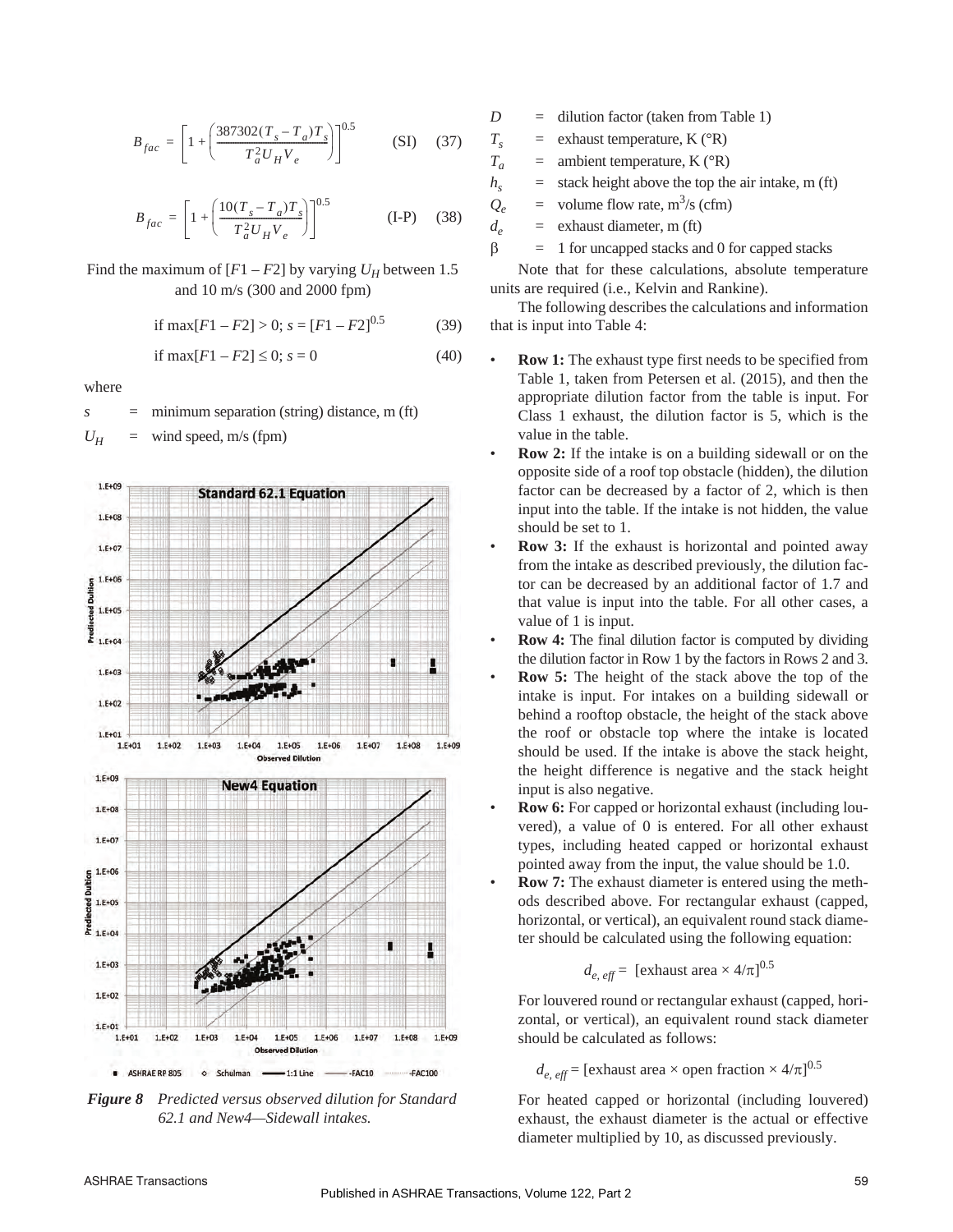|                  | <b>Exhaust Type: Class 1</b>                  |                  | <b>SI Units</b>                                                                                                      |
|------------------|-----------------------------------------------|------------------|----------------------------------------------------------------------------------------------------------------------|
| $\mathbf{1}$     | Input dilution factor from Table 1            | $\mathfrak s$    |                                                                                                                      |
| $\overline{2}$   | Hidden intake (yes/no)                        | $\overline{2}$   | If yes, set equal to 2; if no, set equal to 1                                                                        |
| $\mathbf{3}$     | Exhaust pointed away from intake (yes/no) 1.7 |                  | If yes, set equal to 1.7; if no, set equal to 1                                                                      |
| $\overline{4}$   | Final dilution factor                         | 1.5              | Divide line 1 by row 2 and row 3                                                                                     |
| $\sqrt{5}$       | $h_s(m)$                                      | 0.31             | Height above the top of intake                                                                                       |
| 6                | $\beta$                                       | $\boldsymbol{0}$ | Set equal to 0 for capped or horizontal; equal to 1 for vertical and noncapped or<br>heated/capped                   |
| $\overline{7}$   | $d_e$ (m)                                     | 1.2              | For upblast/downblast or heated capped exhaust, see discussion                                                       |
| 8                | $Q_e$ (m <sup>3</sup> /s)                     | 2.0              |                                                                                                                      |
| 9                | Exhaust temperature (K)                       |                  | 294.3 Default is set to ambient, $K = {}^{\circ}C + 273.14$                                                          |
|                  | 10 Ambient temperature (K)                    |                  | 294.3 Default is 21.1°C, $K =$ °C + 273.14                                                                           |
|                  | 11 Heated exhaust factor, $B_{fac}$           | 1.00             | Equation 37 or 38                                                                                                    |
|                  | 12 $V_e$ (m/s)                                | 1.8              | $V_e = Q_e / (\pi d_e^2 / 4)$                                                                                        |
|                  | $13$ $F1$                                     | 22.6             | Equation 35                                                                                                          |
|                  | 14 F <sub>2</sub>                             | 3.2              | Equation 36                                                                                                          |
|                  | 15 $U_H$ (m/s)                                | 1.8              | Vary unless pointed away or capped—If pointed, always set $U_H = V_e$ ; if capped, set equal<br>to $1.5 \text{ m/s}$ |
|                  | 16 $F1 - F2$                                  | 19.5             | Maximize by changing $U_H$ between 1.5 and 10 m/s, unless pointed away or capped                                     |
|                  | 17 $s_{initial}$ (m)                          | 4.4              | Equals 0 if max $[F1 - F2]$ is negative                                                                              |
|                  | <b>18</b> $s_{final}$ (m)                     | 2.3              | $s_{final} = s_{initial}$ unless pointed away; then $s_{final} = s_{initial} - 1.75d_e$                              |
|                  |                                               |                  |                                                                                                                      |
|                  | <b>Exhaust Type: Class 1</b>                  |                  | I-P Units                                                                                                            |
|                  | 1 Input dilution factor from Table 1          | 5                |                                                                                                                      |
| $\overline{2}$   | Hidden intake (yes/no)                        | 1.0              | If yes, set equal to 2. If no, set equal to 1.                                                                       |
| $\boldsymbol{3}$ | Exhaust pointed away from intake (yes/no) 1.7 |                  | If yes, set equal to 2. If no, set equal to 1.                                                                       |
| $\overline{4}$   | Final dilution factor                         | 1.5              | Divide line 1 by line 2 and line 3                                                                                   |
| $\overline{5}$   | $h_{s}$ (ft)                                  | 1.0              | Height above the top of intake                                                                                       |
| 6                | $\beta$                                       | $\boldsymbol{0}$ | Set = 0 for capped or horizontal, = 1 for vertical and noncapped or heated/capped                                    |
| $\overline{7}$   | $d_e$ (ft)                                    | 3.94             | For upblast/downblast or heated capped exhaust, see discussion                                                       |
| 8                | $Q_e$ (cfm)                                   | 4235             |                                                                                                                      |
| 9                | Exhaust temperature (°R)                      |                  | 529.7 Default is set to ambient, ${}^{\circ}R = {}^{\circ}F + 459.67$                                                |
|                  | 10 Ambient temperature $({}^{\circ}R)$        |                  | 529.7 Default is 70°F, °R = °F + 459.67                                                                              |
|                  | 11 Heated exhaust factor, $B_{fac}$           |                  | 1.00 Equation 37 or 38                                                                                               |
|                  | 12 $V_e$ (fpm)                                |                  | 348.0 $V_e = Q_e / (\pi d_e^2 / 4)$                                                                                  |
|                  | $13$ $F1$                                     |                  | 243.3 Equation 35                                                                                                    |
|                  | 14 F <sub>2</sub>                             | 34.1             | Equation 36                                                                                                          |
|                  | <b>15</b> $U_H$ (fpm)                         | 348              | Vary unless pointed away or capped—If pointed, aways set $U_H$ equal to $V_e$ ; if capped, set<br>equal to 295 fpm   |
|                  | 16 $F1 - F2$                                  |                  | 209.3 Maximize by changing $U_H$ between 300 and 2000 fpm                                                            |
|                  | 17 $s_{initial}$ , ft                         | 14.5             | Equals 0 if max $[F1 - F2]$ is negative                                                                              |
|                  | 18 $s_{final}$ , ft                           | 7.6              | $s_{final} = s_{initial}$ unless pointed away; then $s_{final} = s_{initial} - 1.75d_e$                              |

**Table 4. Example Spreadsheet for Calculating Minimum Separation Distance**

Darkest: Final result Medium dark: Input Medium light: Calculation Lightest: Varies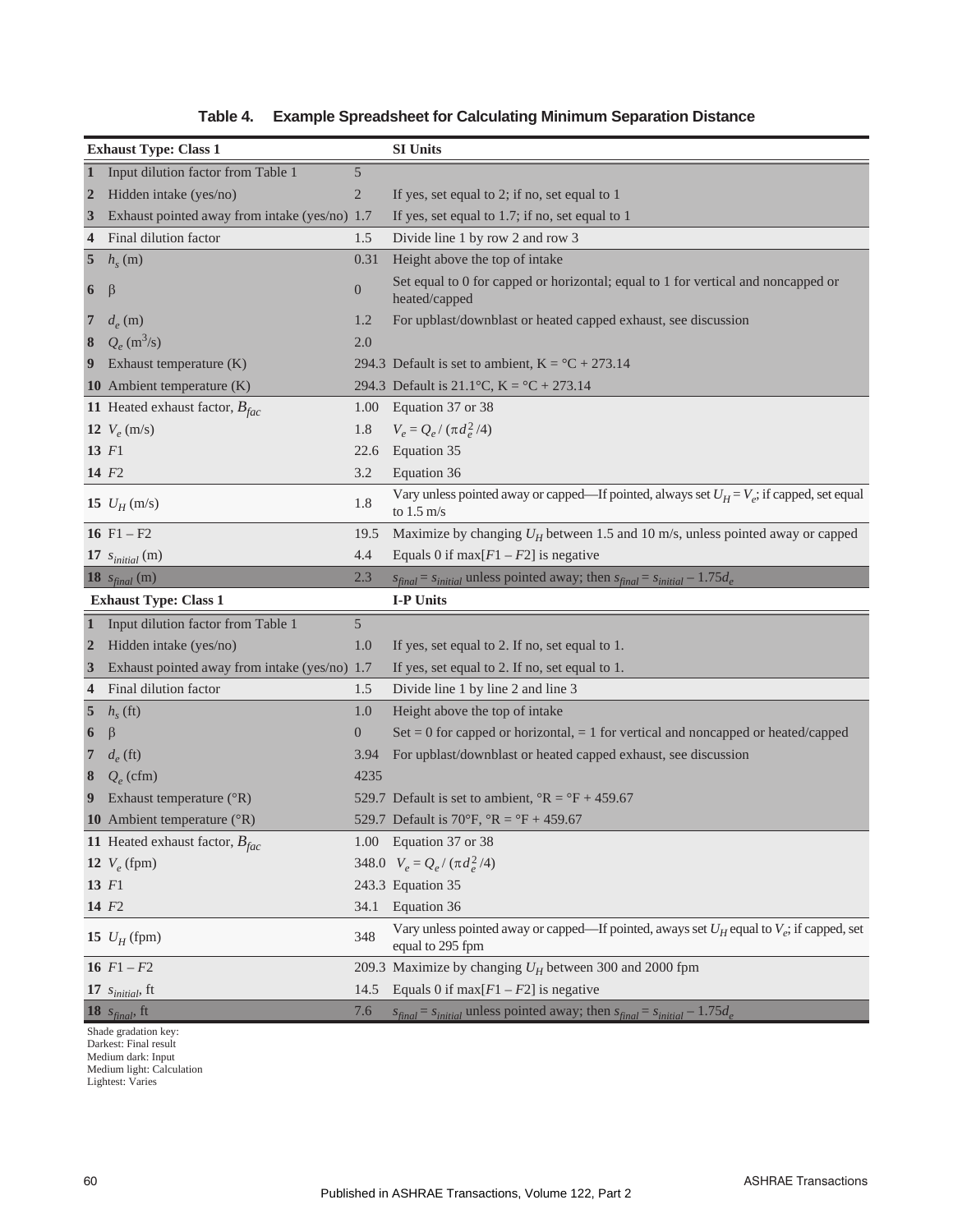- **Row 8:** The exhaust volume flow rate is entered. For gravity vents, such as plumbing vents, use an exhaust rate of 75 L/s (150 cfm). For flue vents from fuel-burning appliances, assume a value of 0.43 L/s per kW (250 cfm per million Btu/h) of combustion input (or obtain actual rates from the combustion appliance manufacturer).
- **Row 9:** The exhaust temperature is entered. Unless the exhaust is heated, this temperature should be the same as the ambient temperature.
- **Row 10:** Enter the ambient temperature. Default values of 294.3 K (21.1°C) or 529.7°R (70°F) should typically be used.
- **Row 11:** The heated exhaust factor is computed using Equations 37 or 38.
- **Row 12:** The exhaust velocity is computed using the equation in the table.
- **Row 13:** *F*1 is computed using Equation 35.
- **Row 14:** *F2* is computed using Equation 36.
- **Row 15:** For noncapped or heated horizontal exhaust and heated capped exhaust, the wind speed is varied between 1.5 and 10 m/s (300 and 2000 fpm) and the difference between *F*1 and *F*2 is maximized. If the maximum value is negative, the minimum separation distance is zero. If the difference is positive, then the initial separation distance is computed using Equation 39. For capped stacks or horizontal exhaust not pointed away from the intake, a wind speed of 1.5 m/s (300 fpm) should be used. For horizontal exhaust pointed away from the intake, the wind speed should be set equal to the exit velocity.
- **Row 16:**  $F1 F2$  is computed.
- **Row 17:** *sinitial* is computed using Equations 39 or 40.
- **Row 18:** *sfinal* is the same as *sinitial* for all exhaust except horizontal exhaust that is pointed away. For the latter case, *sfinal* is computed using the equation in the table.

# **CONCLUSIONS**

The purpose of this research project was to provide a relatively simple yet accurate procedure for calculating the minimum distance required between the outlet of an exhaust system and the outdoor air intake to a ventilation system to avoid reentrainment of exhaust gases. Accordingly, a new procedure was developed that addresses the technical deficiencies in the simplified equations and tables that are currently in ANSI/ASHRAE Standard 62.1 (ASHRAE 2016a). The new procedure makes use of the knowledge provided in Chapter 45 of the 2015 *ASHRAE Handbook— HVAC Applications*(ASHRAE 2015) and various wind tunnel and full-scale studies discussed herein.

The updated methodology is suitable for standard HVAC engineering practice, and for regulatory use suitable for ASHRAE Standard 62.1, ASHRAE Standard 62.2, and model building codes. The new method has exhaust diameter (velocity), exhaust air volumetric flow rate, exhaust outlet configuration (capped/uncapped), position relative to intake orientation and position (horizontal and pointed away), desired dilution ratio, ambient wind speed, temperature of the exhaust, and hidden versus visible intakes as independent variables.

The updated method was tested against several databases (field and wind tunnel), which demonstrated that the new method is more accurate than the existing Standard 62.1 equation in that it underpredicts and overpredicts observed dilution less frequently. In addition, the new method accounts for the following additional important variables: stack height, wind speed, and hidden versus visible intakes. The new method also has theoretically justified procedures for addressing heated exhaust, louvered exhaust, capped heated exhaust, and horizontal exhaust that is pointed away from the intake.

# **ACKNOWLEDGMENTS**

This research was sponsored by ASHRAE Technical Committee 4.3.

# **REFERENCES**

- ASHRAE. 1993. Chapter 14 in *ASHRAE handbook—Fundamentals*. Atlanta: ASHRAE.
- ASHRAE. 1996. *ASHRAE Standard* 62-1989R*. Ventilation for acceptable indoor air quality—Public review draft*. Atlanta: ASHRAE.
- ASHRAE. 1997. Chapter 15 in *ASHRAE handbook—Fundamentals*. Atlanta: ASHRAE.
- ASHRAE. 2015. Chapter 45 in *ASHRAE handbook—HVAC applications*. Atlanta: ASHRAE.
- ASHRAE. 2016a. ANSI/ASHRAE Standard 62.1-2016*, Ventilation for acceptable indoor air quality*. Atlanta: ASHRAE
- ASHRAE. 2016b. ANSI/ASHRAE Standard 62.2-2016, *Ventilation and acceptable indoor air quality in low-rise residential buildings*. Atlanta: ASHRAE.
- Brode, R.W. 2015. Proposed updates to AERMOD modeling system. 11th Modeling Conference Presentation, Research Triangle Park, NC. www.epa.gov/ttn/scram/11thmodconf /presentations/1-5\_Proposed\_Updates\_AERMOD\_System .pdf.
- EPA. 1995. *User's guide for the Industrial Source Complex (ISC3) dispersion models, vol. 2: Description of model algorithms*. EPA-454/B-95993B. Research Triangle Park, NC: U.S. Environmental Protection Agency.
- EPA. 2004. *AERMOD, Description of model formulation*. EPA-454/R-03-004. Research Triangle Park, NC: U.S. Environmental Protection Agency.
- Hajra, B., and T. Stathopoulos. 2012. A wind tunnel study of the effect of downstream buildings on near-field pollutant dispersion. *Building and Environment* 52:19–31.
- Hanna, S.R., O.R. Hansen, and S. Dharmavaram. 2004. FLACS CFD air quality model performance evaluation with Kit Fox, MUST, Prairie Grass, and EMU observations. *Atmospheric Environment* 38:4675–87.